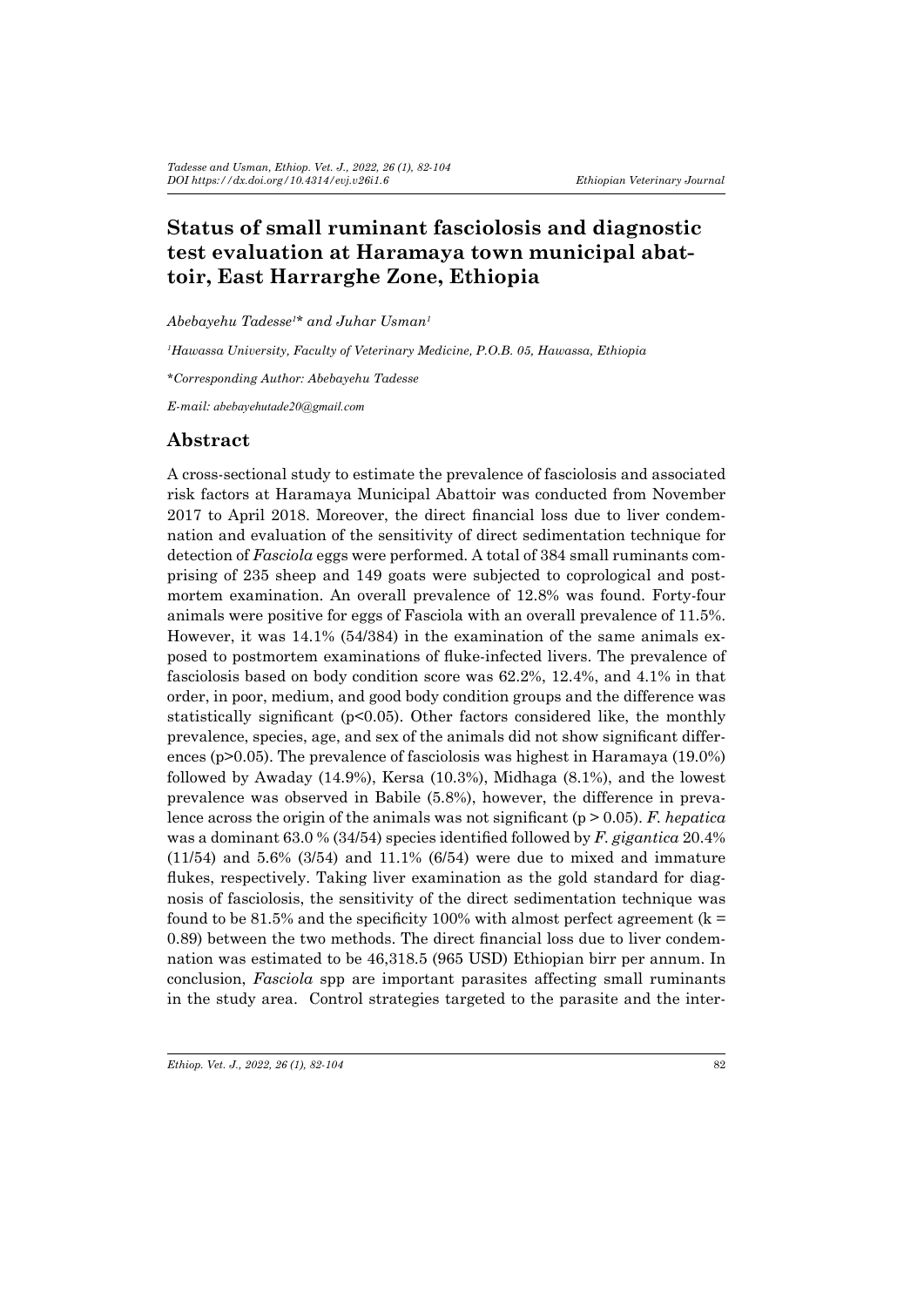mediate hosts (snail) with particular emphasis on mature poorly conditioned animals is recommended.

**Keywords:** Abattoir; Coprology; Fasciolosis; Prevalence; Risk factor; Small ruminants.

# **Introduction**

Despite having the world's tenth biggest livestock population, Ethiopia contributes less than 1% of global meat production. Thus far, small ruminants play a very important role in human nutrition and they have the potential of serving as tools for poverty reduction through the provision of meat, milk, household income, manure, and skin. Sheep and goats are one of the most important livestock species in Ethiopia's ruminant production next to cattle. Nevertheless, the productivity per animal is still low; several constraints remain on sheep and goats 'productivity. Fasciolosis causes serious economic losses, particularly in the humid and sub-humid zones, and is responsible for several economic losses in a variety of ways. In terms of numbers, the population is estimated at 42.9 million sheep and 52.5 million goats making Ethiopia the country in front lines of the small ruminant population in Africa (Jobre and Malone, 1998; Taylor *et al*., 2007; Alemu and Merkel, 2009; CSA, 2021; Tadesse *et al*., 2019a, b).

The importance of fasciola infections is magnified in poor countries like Ethiopia, where more than 84 percent of the population lives in rural areas and relies on livestock for income, and parasitism is a severe concern for the livestock economy (Jobre and Malone, 1998; Jobre and Ali, 2000; ; CSA, 2021; Biffa *et al.,* 2006; Dina and Henok, 2018; Tadesse *et al.,* 2019a, b). Acute fasciolosis can cause massive economic losses (Chick *et al.,* 2008; Spithill *et al.,* 1997) in terms of anemia due to its ability to suck 0.2–0.5 ml of blood per day per animal (Urquhart *et al.,* 1996) and a decrease in total proteins, specifically hypoalbuminemia (Soulsby, 1982). Whereas chronic fasciolosis can reduce growth rate, feed conversion rate, and wool production (Taylor *et al.,* 2007).

It is a well-known fact that fasciolosis is an economically important parasitic disease, which is caused by digenean trematodes of the genus *Fasciola,* commonly referred to as liver fluke that migrates in the hepatic parenchyma and establishes in the bile ducts. *F. hepatica*, which is found in temperate areas and cooler places of high altitude in the tropics and subtropics, and *F. gigantica*, which is found in tropical locations including Ethiopia, are the two species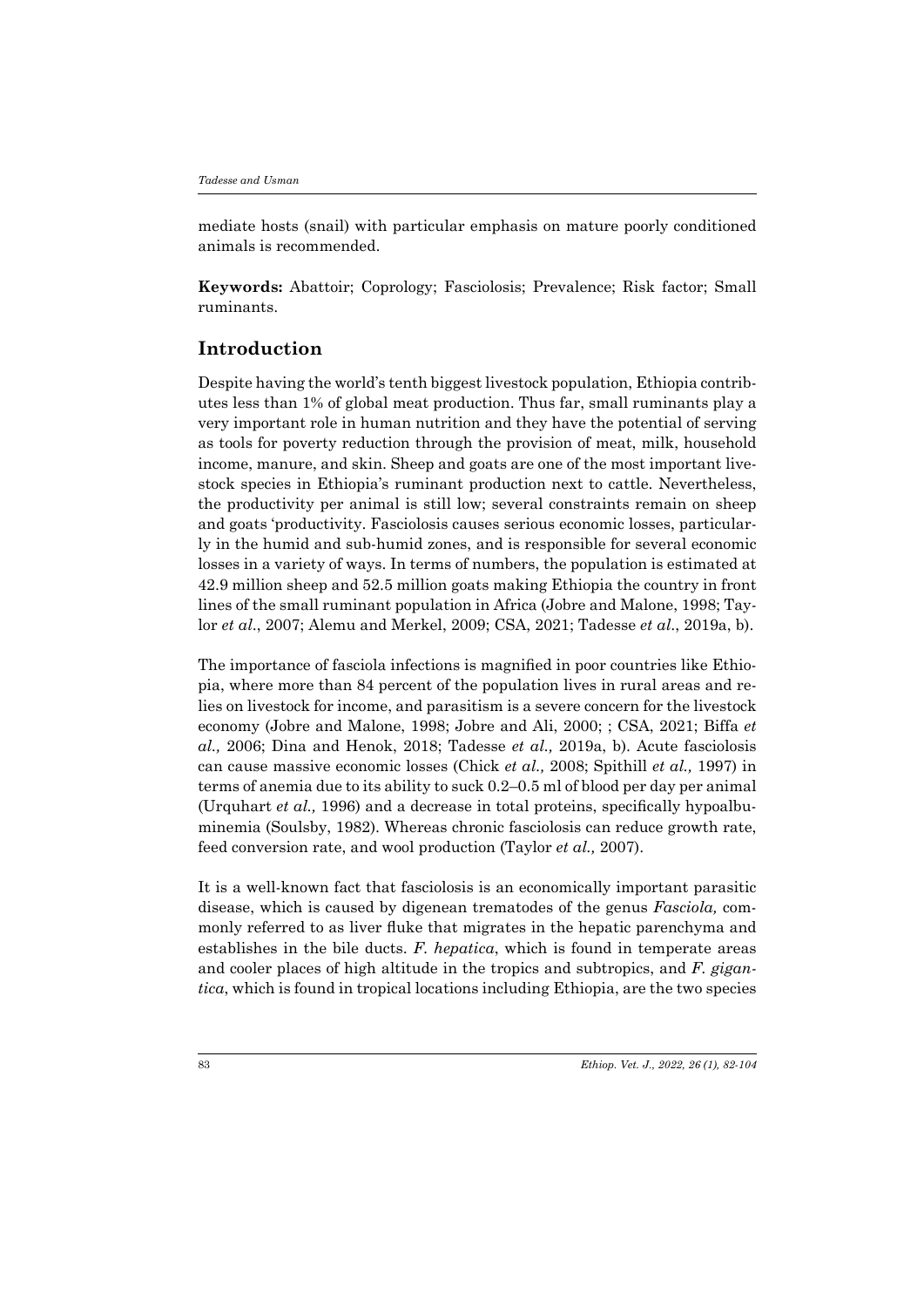most usually implicated as the etiological agents of fasciolosis (Troncy, 1989; Jobre and Malone, 1998; Jobre and Ali, 2000; Biffa *et al.,* 2006; Tadesse and colleagues, 2019a, b).

The disease remains as one of the hindrances for the marginal utility of this available small ruminant livestock resource (Tekelye *et al*., 1992a, b; Mas-Coma, 2005; Tadesse *et al*., 2019b). The worldwide loss in animal productivity due to fasciolosis was estimated over US \$ 3 billion per annum (FAO, 1994). In many parts of Ethiopia, small ruminant fasciolosis due to *F. hepatica* and *F. gigantica* has been reported as endemic and economically important (Tekelye *et al*., 1992a, b; Sirajudin *et al.*, 2012; Dina and Henok, 2018; Tadesse *et al*., 2019a, b). The study on Ethiopian ruminant livestock (cattle, sheep, and goats) in three municipal (Addis Ababa, Debre Berhan, and Bahrdar) and two export abattoirs (ELFORA and HELMIX) indicated an estimated annual loss of 7,049,638 ETB / 335, 697.1 USD due to liver condemnation alone (Tadesse *et al*., 2019b).

In Ethiopia, the epidemiology of fasciolosis is dependent on the ecology of the intermediate host. The snails of the *genus Lymnaea* are mainly involved as an intermediate host in the life cycle of fasciolosis (Graber and Daynes, 1974; Jobre and Malone, 1998; Tadesse *et al*., 2019a, b).

*Lymnaea truncatula* is the most common intermediate host for *F*. *hepatica* in different parts of the country, whereas *Lymnae natalensis* is common the most important intermediate host of *F. gigantica* (Njau and Scholtens, 1991; Urquhart *et al,* 1996; Jobre and Malone, 1998; Jobre and Ali, 2000; Tadesse and colleagues, 2019a, b). In Ethiopia, *F. hepatica* and *F. gigantica* infections occur in areas above 1800 m and below 1200 m above sea level respectively; which has been attributed to variations in the climatic and ecological conditions such as rainfall, altitude, temperature, and livestock management system. In between these altitude limits, both species coexists where ecology is conducive for both snail hosts, and mixed infections prevail (Jobre and Malones, 1998; Taylor *et al*., 2007).

The presence of fasciolosis due to *F. hepatica* and *F. gigantica* or mixed (*F. hepatica* and *F. gigantica*) infections at abattoir surveys in some parts of the country has long been known and its prevalence and economic significance have been reported by several workers. More recently Tadesse *et al*. (2019b) reported 294, 000 (6125 USD) and 257, 040 ETB (5355 USD) in ovine and 151,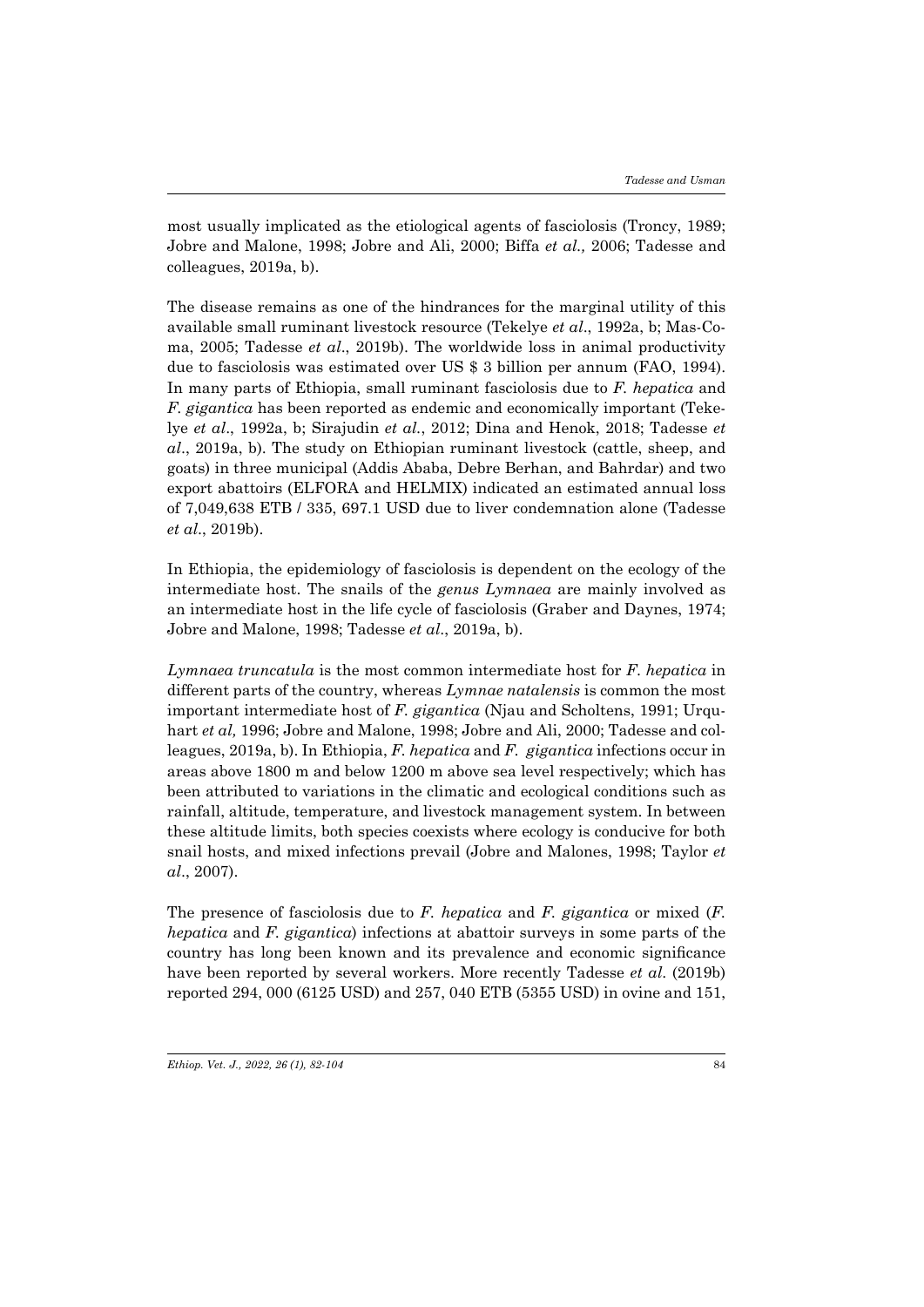200 (3150 USD) and 112, 800 ETB (2350 USD) in caprine fasciolosis in Elfora and Helimix export abattoirs per annum, respectively. Nevertheless, there is still a gap for many prospective sites of the country to review the countrywide prevalence and economic significance. Therefore, the objectives of this study were to estimate the coprological and abattoir prevalence and associated risk factors of small ruminant fasciolosis, to estimate the financial losses due to fasciolosis as the cause of liver condemnation, and to evaluate the specificity and sensitivity of fecal examination at Haramaya municipal abattoir.

# **Materials and methods**

#### **Study area**

The study was conducted at Haramaya municipal abattoir in the Eastern Hararghe zone of the Oromia region, Southeastern Ethiopia. The area is located, 14 km from west of Harar city and 511 km east of Addis Ababa. The estimated animal population in the area was about 63,723 cattle, 13,612 sheep, 20,350 goats, 15,978 donkeys, and 42,035 chickens (HADB, 2010). The production system of the district was a mixed type. Topographically, it is situated at an altitude of 1600 to 2100 meters above sea level with the mean annual temperature and relative humidity of 18°C and 65%, respectively. There are four seasons; a short rain season (from March to mid-May), a short dry season (from the end of May to end of June), a long wet season (early July to mid-October), and a long dry season (end of October to end of February). The Haramaya area receives an average annual rainfall of approximately 900 mm, with a bimodal distribution pattern, picking in mid-April and mid-August. The vegetation that constitutes the available pasture lands in this area is predominantly native grasses and legumes inter dispersed with open acacia shrubland (HADB, 2010).

#### **Study population**

The study populations all ages and sex groups of indigenous breeds of sheep and goats which were brought from mainly Haramaya and its surrounding district to Haramaya municipal abattoir for slaughter and kept under traditional extensive husbandry systems with communal grazing practice.

#### **Study design**

A cross-sectional type of study was conducted from November 2017 to April 2018. It involved categorization of the study population according to their spe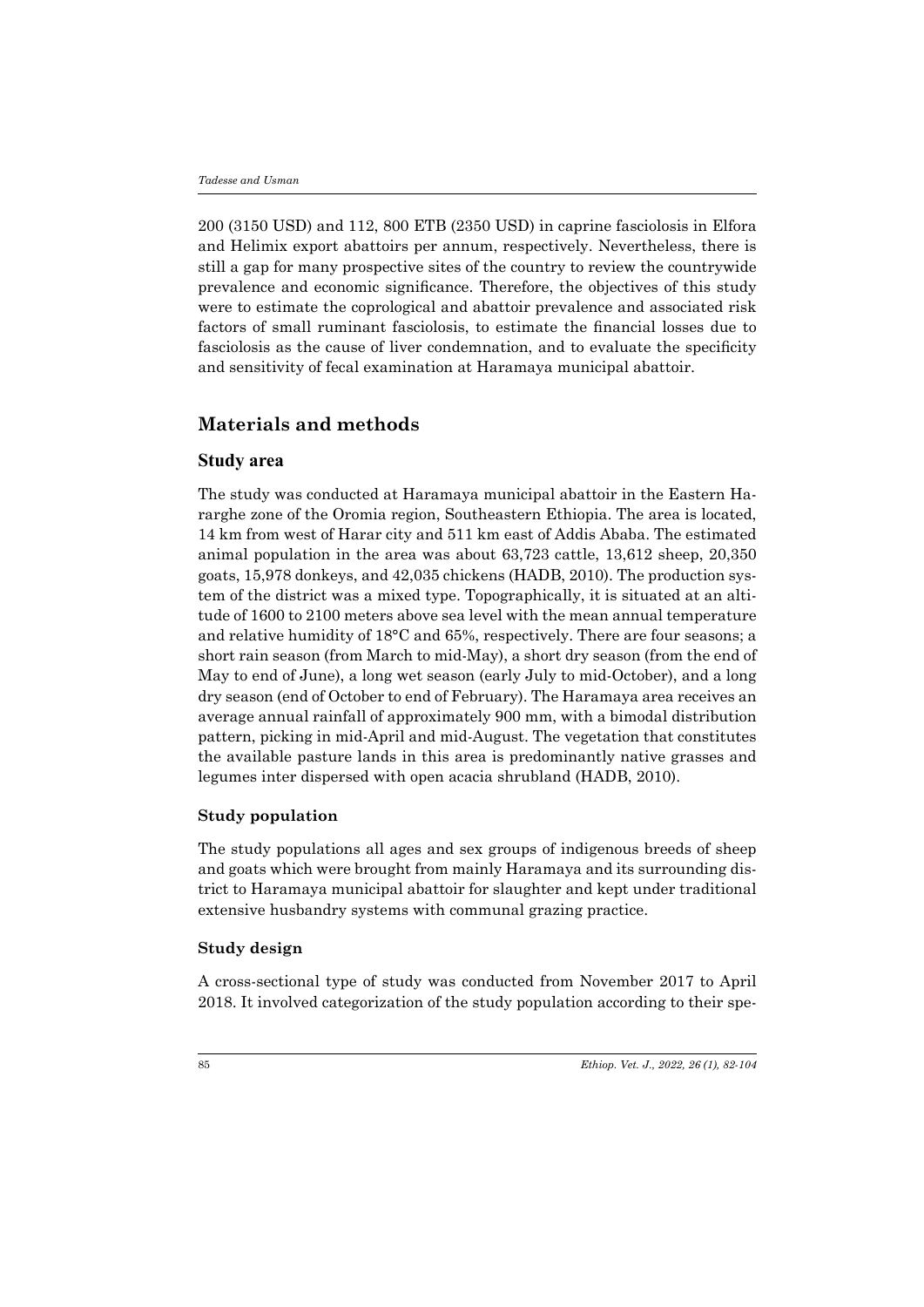cific geographic origin (district), body condition score (BCS), sex, species of animal, and age to estimate the prevalence of fasciolosis and assess the associated potential risk factors and used to determine the sensitivity and specificity of sedimentation technique as compared to postmortem findings. The origins of the animals were determined by interviewing animal owners. To assess whether other factors usually have a significant effect on the prevalence of fasciolosis, a monthly difference in the prevalence of fasciolosis during the dry season (November to April) was conducted.

#### **Sampling method and sample size determination:**

#### **Sampling method**

The animals were selected using systematic random sampling and marked at the regular weekly interval to study the prevalence and species of *Fasciola*  involved in small ruminants both by fecal examination before slaughter and postmortem examination. On every slaughter, day (three days per week) fecal samples were collected from these systematically and randomly selected animals before they were subjected to detailed postmortem examination for liver inspection.

# **Sample size determination**

The sample size for the study was calculated using the formula given by Thrusfield (2007). For calculating the required sample size, a 95% confidence interval (CI) and 5% absolute level of precision were used. However, to increase the precision, the sample size was made to 384 sheep and 384 goats.

n= <u>1.96</u>ªPexp (1-Pexp)  $d<sup>2</sup>$ Where, n= Sample size Pexp= expected prevalence (50%) d= desired level of precision (5%) Therefore,  $n = 1.96205(1-0.5) = 384$  sheep and goats 0.0025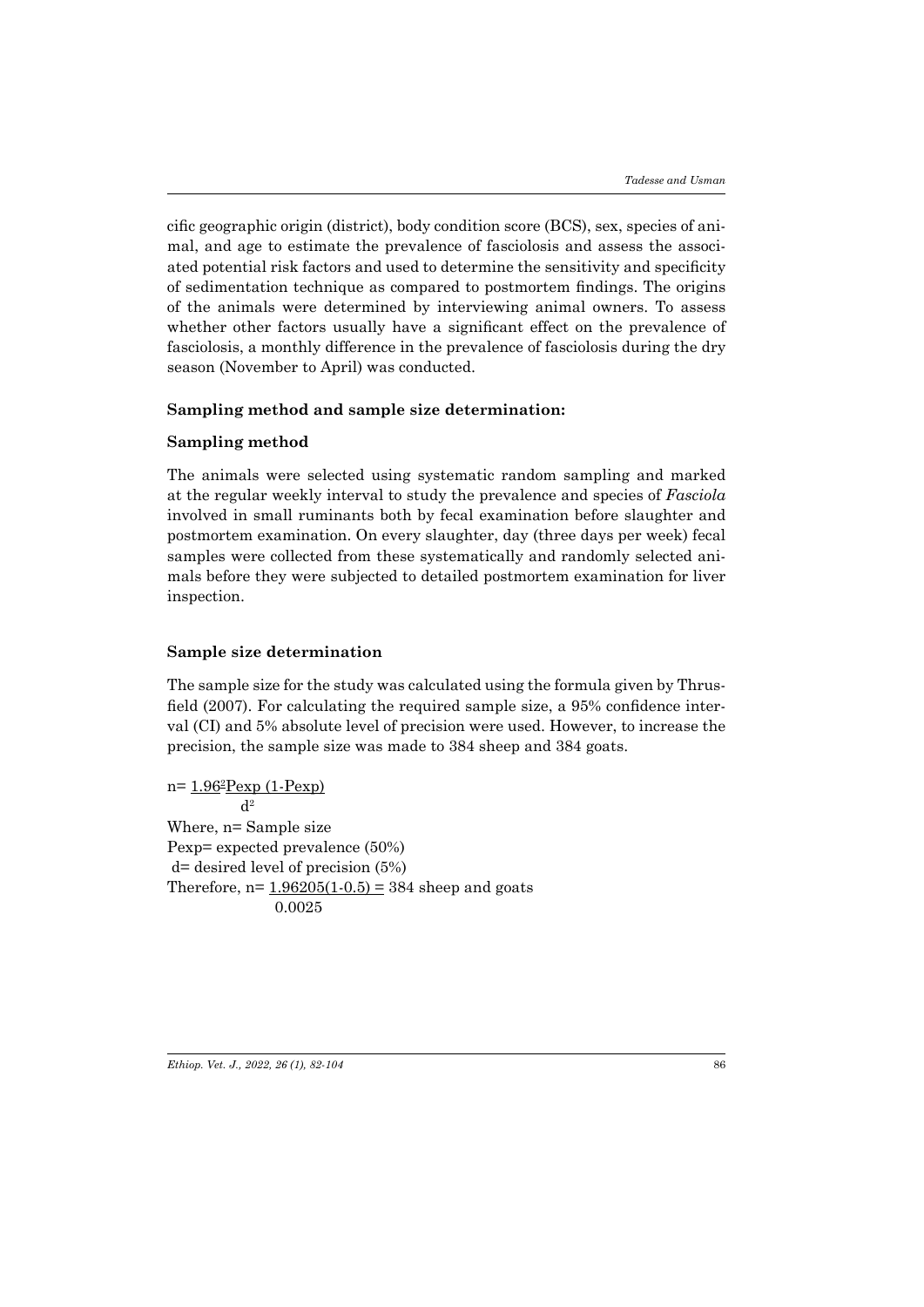#### **Study methodology**

#### **Antemorteum examination**

During the antemorteum examination, identification numbers were given to the study animals, and information regarding the origin, species, sex, age, and body condition of the study animals were recorded during the antemorteum examination. Body condition score was grouped into five and animals score 0-2, 3, and 4-5 are classified as poor, medium, and good conditions, respectively according to MoARD (2008). Age estimation was carried out by examination of the teeth eruption using the approach of Steele (1996). Those animals were recorded as young while their age was estimated at one year and adults for above. Then, before the selected animals were slaughtered, a fresh fecal sample was collected directly from the rectum using disposable plastic gloves and placed in a clean screw-capped universal sampling bottle, and preserved by 10% formalin after labeling. Then the sample was transported to Haramaya University Veterinary Parasitology Laboratory.

#### **Coprological examination**

A total of 384 fecal samples were examined in the laboratory to determine the prevalence of the disease. Fecal samples for parasitological examination were collected directly from the rectum of each animal before slaughter using disposable plastic gloves and placed in a clean screw-capped universal sampling bottle. Then each fecal sample was labeled with the animal identification numbers (origin, age, sex, and species) and date of collection. Samples were preserved with a 10% formalin solution to avoid eggs developing and hatching. The collected fecal samples were taken to the parasitology laboratory of the School of Veterinary Medicine of Haramaya University and examined using standard sedimentation technique (Hansen and Perry, 1994; Zajac and Conboy, 2012).

To differentiate between eggs of *Paramphistomum* species and *Fasciola* species a drop of methylene blue solution was added to the sediment. Eggs of *Fasciola* show yellowish color while eggs of *Paramphistomum* species were stained by methylene blue (Hansen and Perry, 1994; Zajac and Conboy, 2012).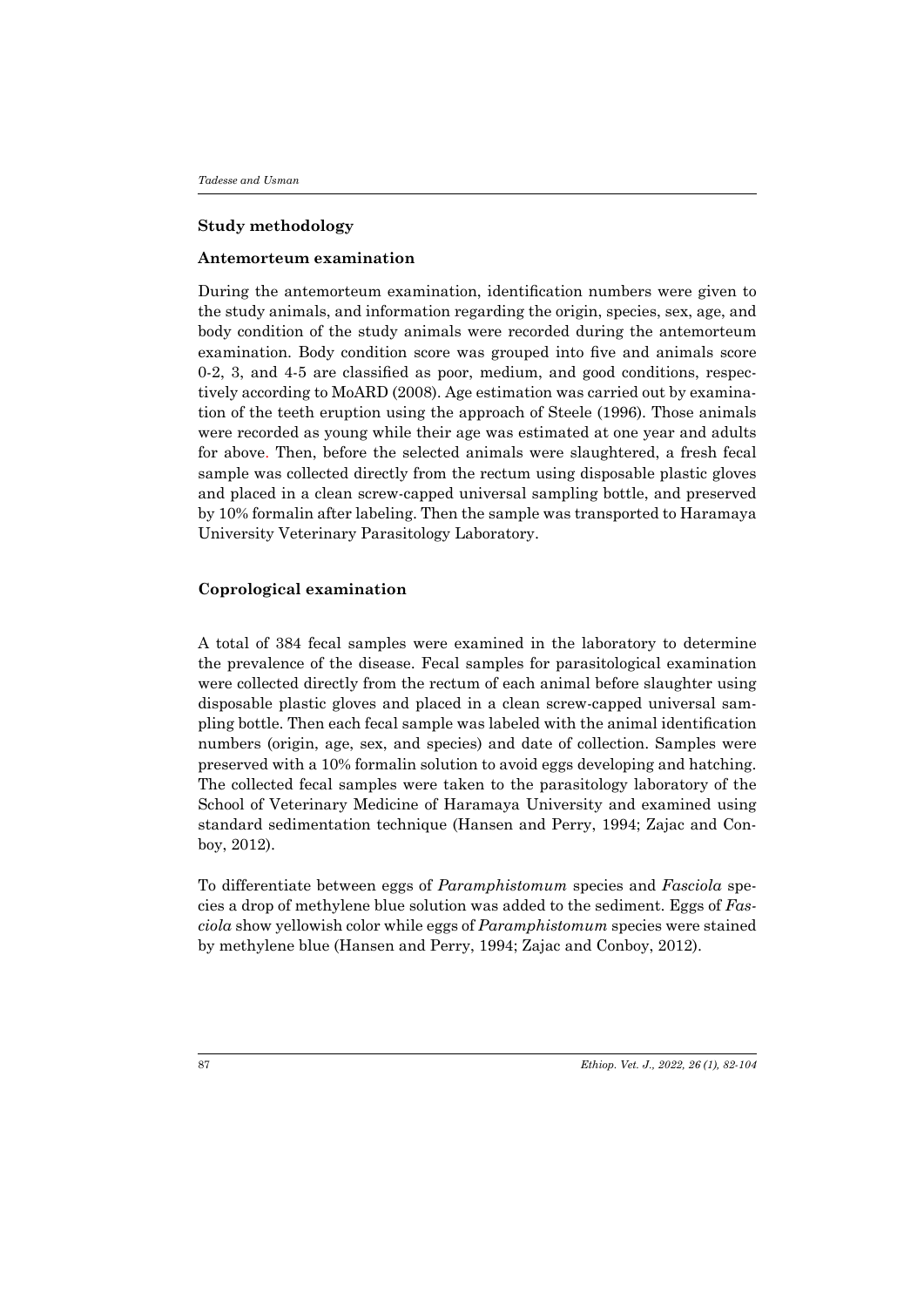#### **Postmortem examination of fresh liver**

All animals from which fecal samples were taken were followed for postmortem examination to correlate the coprology and postmortem examination of each animal. During the postmortem examination, livers were examined visually and palpation of the entire organ. Visual inspections followed by multi-incisions of 1 cm of liver were made to examine the species of *Fasciola* and severity of the liver lesion. The liver was sliced into 1cm thick slices and placed in a metal trough filled with warm water to allow mature flukes caught in smaller bile ducts to escape. To screen for adult flukes, the gall bladder was removed and cleaned. Identification of the fluke species involved was carried out based on the morphological features of the agent and classified into *F. hepatica*, *F. gigantica*, mixed and unidentified or immature forms of liver fluke (Soulsby *et al*., 1982; Urquart *et al.,* 1996).

The pathological lesion categorization of the affected livers was undertaken based on the intensity of the lesions. Hence, affected livers were grouped into three categories as per the criteria previously described by Ogunrinade and Adegoke (1980). *Lightly affected*: a quarter of the organ is affected and only one bile duct is prominently enlarged on the visceral surface of the liver; *moderately affected*: half of the organ is affected and two or more bile ducts are hyperplastic, and *severely affected*: almost the entire organ is involved, the liver is cirrhotic and triangular in outline as the right lobe is often atrophied.

#### **Sensitivity and specificity of the fecal examination method**

One of the objectives of this study was to evaluate the sensitivity of the direct sedimentation method, which was used to examine the presence of *Fasciola* species eggs in feces. For this test, fecal samples were taken from the rectum of 384 small ruminants (149 goats and 235 sheep) randomly selected from those brought for slaughter and subjected to liver inspection. The collected samples were taken to the laboratory in tightly closed universal bottles. In the laboratory, the samples were processed by the sedimentation technique as described by Hansen and Perry (1994).

The sensitivity and specificity of the method were computed by taking liver inspection at postmortem as the gold standard for the diagnosis of fasciolosis. Kappa coefficient was used to determine the agreement of the tests (sedimen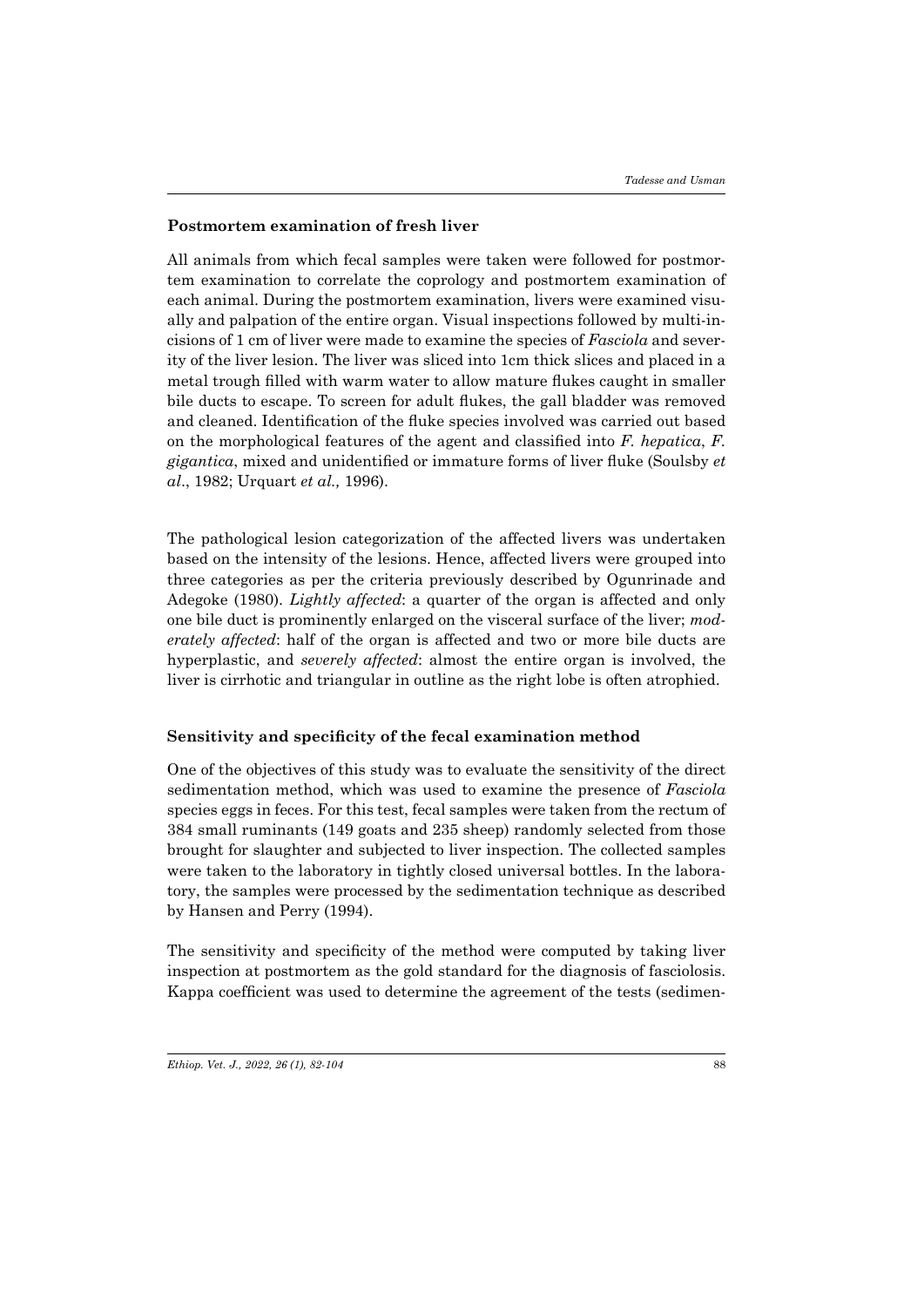tation and postmortem examination). Cohen's Kappa is a measure of agreement between the two individuals when two binary variables are attempts by two individuals to measure the same thing and Kappa of 1 indicates perfect agreement, whereas a kappa of 0 indicates agreement equivalent to chance. Kappa value was interpreted as: agreement by chance  $(k<0)$ , slight agreement  $(k < 0.2)$ ; fair agreement  $(k = 0.2 - 0.4)$ ; moderate agreement  $(k = 0.4 - 0.6)$ ; substantial agreement ( $k = 0.6$  to 0.8); and almost perfect agreement ( $k > 0.8$ ) (Thrusfield, 2007).

### **Estimation of financial loss due to liver condemnation**

The total annual financial loss incurred due to liver condemnation at the Abattoir was computed by multiplying the average number of sheep and goats slaughtered annually in the Abattoir by the prevalence of fasciolosis obtained from the present survey and the mean price of the liver in the Haramaya city. Then the mean annual slaughter rates were estimated from previous data recorded in the past two years.

Financial losses were then computed mathematically by adapting the formula of Ogurinade and Ogunrinade (1980) as follows:

EL=ΣSrx\*Coy \* Roz

Where,

EL=Estimated Annual Economic Loss due to organ condemnation Srx=Annual sheep/goats slaughter rate of the abattoir=7300 (4015 sheep and 3285 goats) Coy=Average cost of liver=45ETB

Roz=Average rejection rate of the liver due to fasciolosis = 14.1%

All affected livers were considered as condemned since partial approval was not practiced in the Abattoirs. The retail market price of the liver was collected from different butcher shops of the study areas and the average price of one liver was 45 birr used for calculation.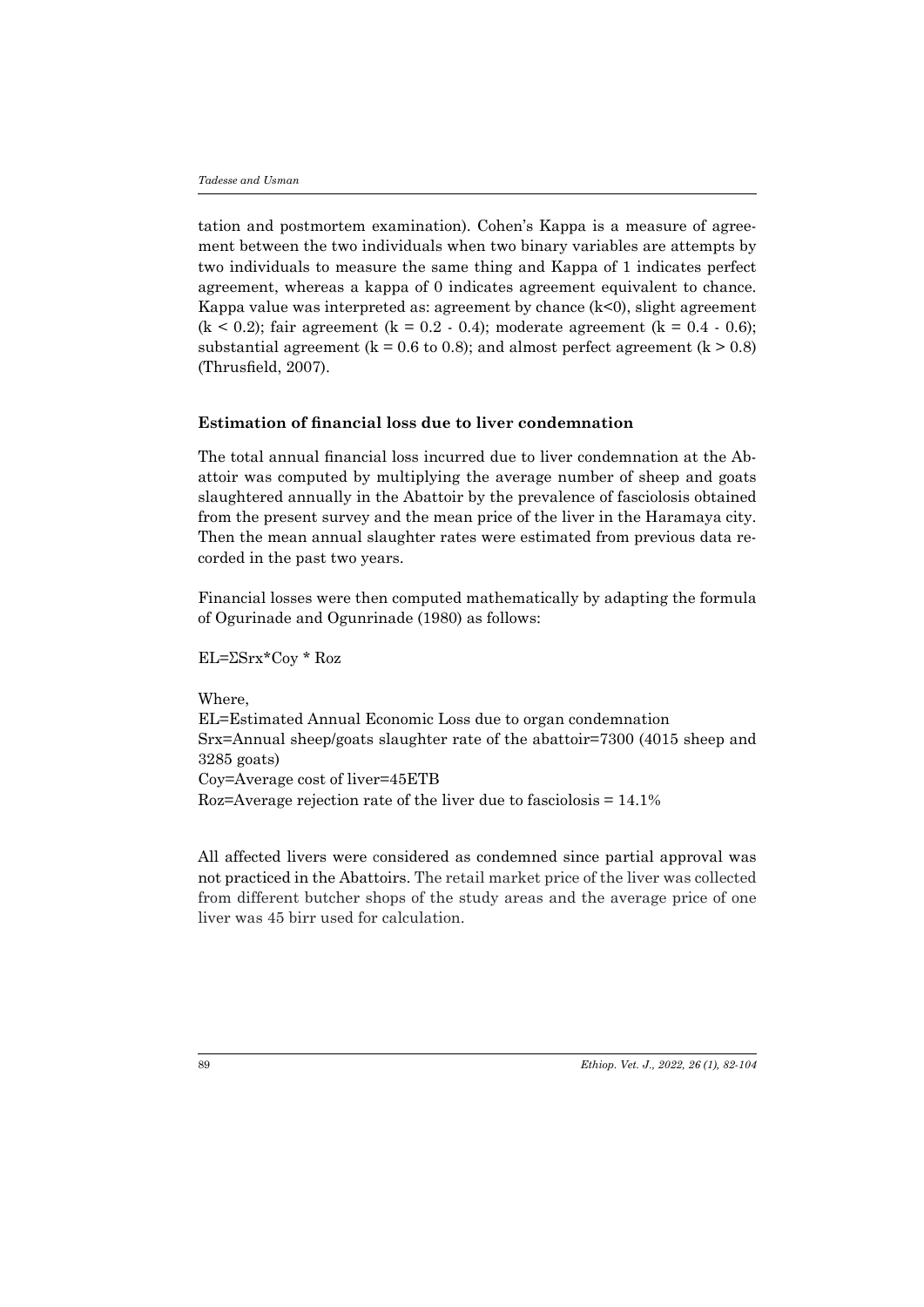#### **Data management and analysis**

Data collected from abattoir survey and fecal examination were entered into a Microsoft Excel spreadsheet and analyzed with STATA 13 statistical software. The prevalence of fasciolosis was calculated as the number of infected individuals divided by the number of individuals sampled x 100. Origin, species, sex, age, months, and body condition score of the small ruminants were the major independent variables. The association of these variables with the prevalence of fasciolosis was assessed by Chi-square test and logistic regression based on results of postmortem examination.The sensitivity of the direct sedimentation technique was calculated by taking postmortem inspection of the liver as the gold standard. Kappa coefficient was used to compare the agreement between coprology and necropsy examination for the diagnosis of fasciolosis. In the analysis, p values <0.05 were considered significant at a 95% confidence interval.

# **Results**

# **Prevalence**

From the 384 sheep and goats livers tested, the overall prevalence of fasciolosis was 14.1 % (54/384). However, based on coprological examination this was only 11.5% (44/384) and a prevalence of 8.1% (12/149) in goats and 13.6% (32/235) in sheep. On postmortem examination of the liver, the prevalence of 16.6% (39/235) and 10.1% (15/149) were recorded in sheep and goats, respectively. Out of the total 54 livers found positive for fasciola during the study period; 34 (63%), 11 (20.4%), 3 (5.6%), and 6 (11.1%) were due to *F. hepatica*, *F. gigantica*, mixed infection, and immature flukes, respectively (Table 1).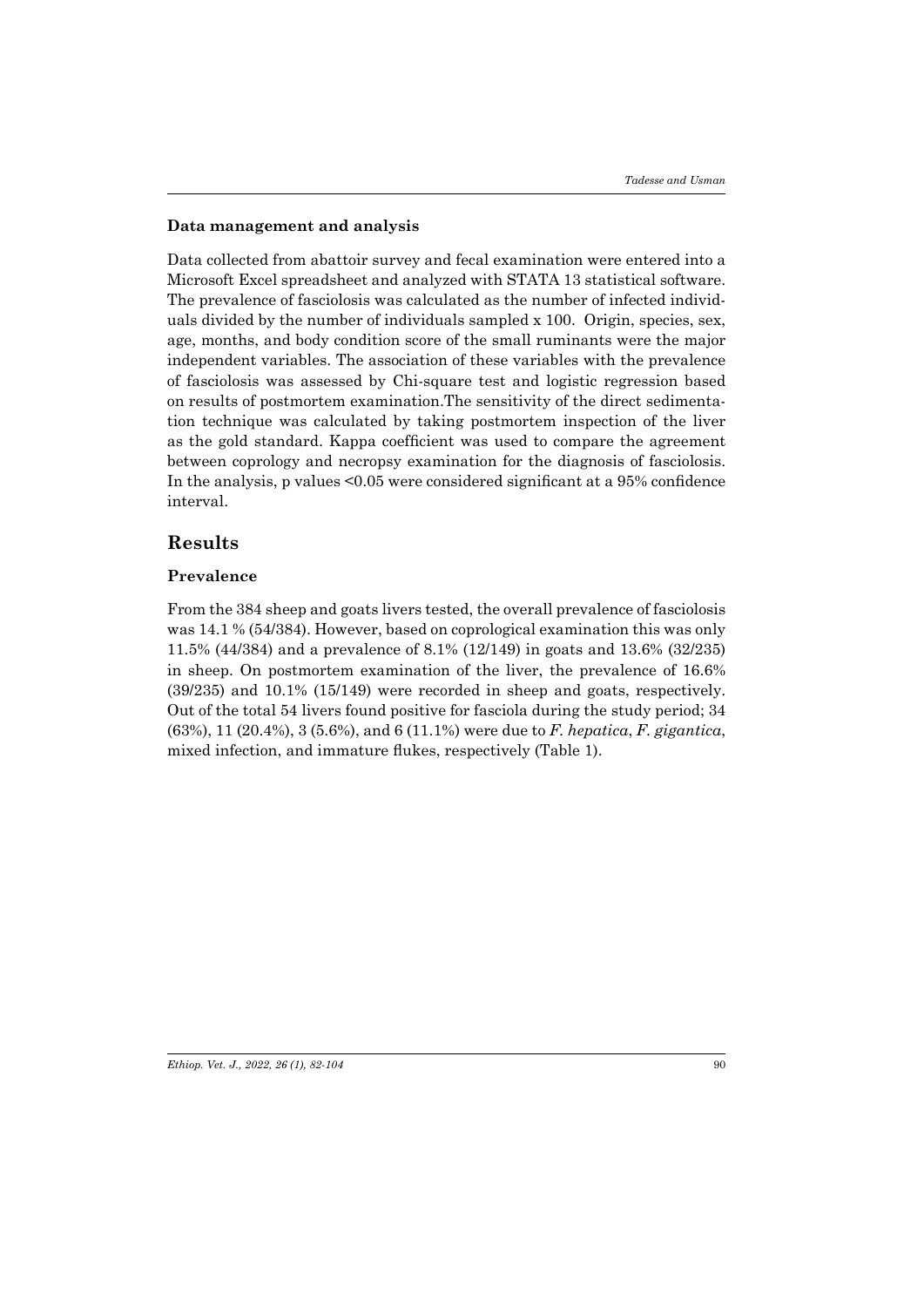| Risk<br>factors |                    | No. of<br>examined | No. positive | Prevalence<br>$\binom{0}{0}$ | $\mathbf{X}^2$ | P_Value      |
|-----------------|--------------------|--------------------|--------------|------------------------------|----------------|--------------|
| Species         | Ovine              | 235                | 39           | 16.6%                        |                |              |
|                 | Caprine            | 149                | 15           | 10.1%                        | 3.34           | 0.076        |
|                 | Total              | 384                | 54           | 14.1%                        |                |              |
| <b>Sex</b>      | Male               | 198                | 24           | 12.1%                        |                |              |
|                 | Female             | 186                | 30           | 16.1%                        | 1.28           | 0.260        |
|                 | Total              | 384                | 54           | 14.1%                        |                |              |
| Age             | Young $\leq$ 1year | 112                | 15           | 13.4%                        |                |              |
|                 | Adult >1year       | 272                | 39           | 14.3%                        | 0.06           | 0.809        |
|                 | Total              | 384                | 54           | 14.1%                        |                |              |
| <b>BCS</b>      | Poor               | 45                 | 28           | 62.2%                        |                |              |
|                 | Medium             | 145                | 18           | 12.4%                        | 73.42          | $\leq 0.001$ |
|                 | Good               | 194                | 8            | 4.1%                         |                |              |
|                 | Total              | 384                | 54           | 14.1%                        |                |              |
| Origin          | Haramaya           | 163                | 31           | 19.0%                        |                |              |
|                 | Kersa              | 58                 | 6            | 10.3%                        |                |              |
|                 | Babile             | 52                 | 3            | 5.8%                         | 3.47           | 0.07         |
|                 | Awaday             | 74                 | 11           | 14.9%                        |                |              |
|                 | Midhaga            | 37                 | 3            | 8.1%                         |                |              |
|                 | Total              | 384                | 54           | 14.1%                        |                |              |

**Table 1. Prevalence of fasciolosis in small ruminants and its associated risk factors.**

BCS: body condition score

#### **Risk factor assessment**

The prevalence of *Fasciola* infection was found significantly higher in small ruminants with poor body conditions as compared with medium and good body conditions as described in Table 1. Differences in prevalence among species, sexes, ages, and origins were also observed. However, these differences were not statistically significant (Table 1).

The following figure shows the results of the liver examination monthly. From the 384 small ruminants slaughtered at Haramaya Municipal abattoir, 54 animals (14.1%) were found to be infected with *Fasciola* species. Statistically insignificant ( $\chi$ 2 = 1.06; p=0.306) variation in prevalence of fasciolosis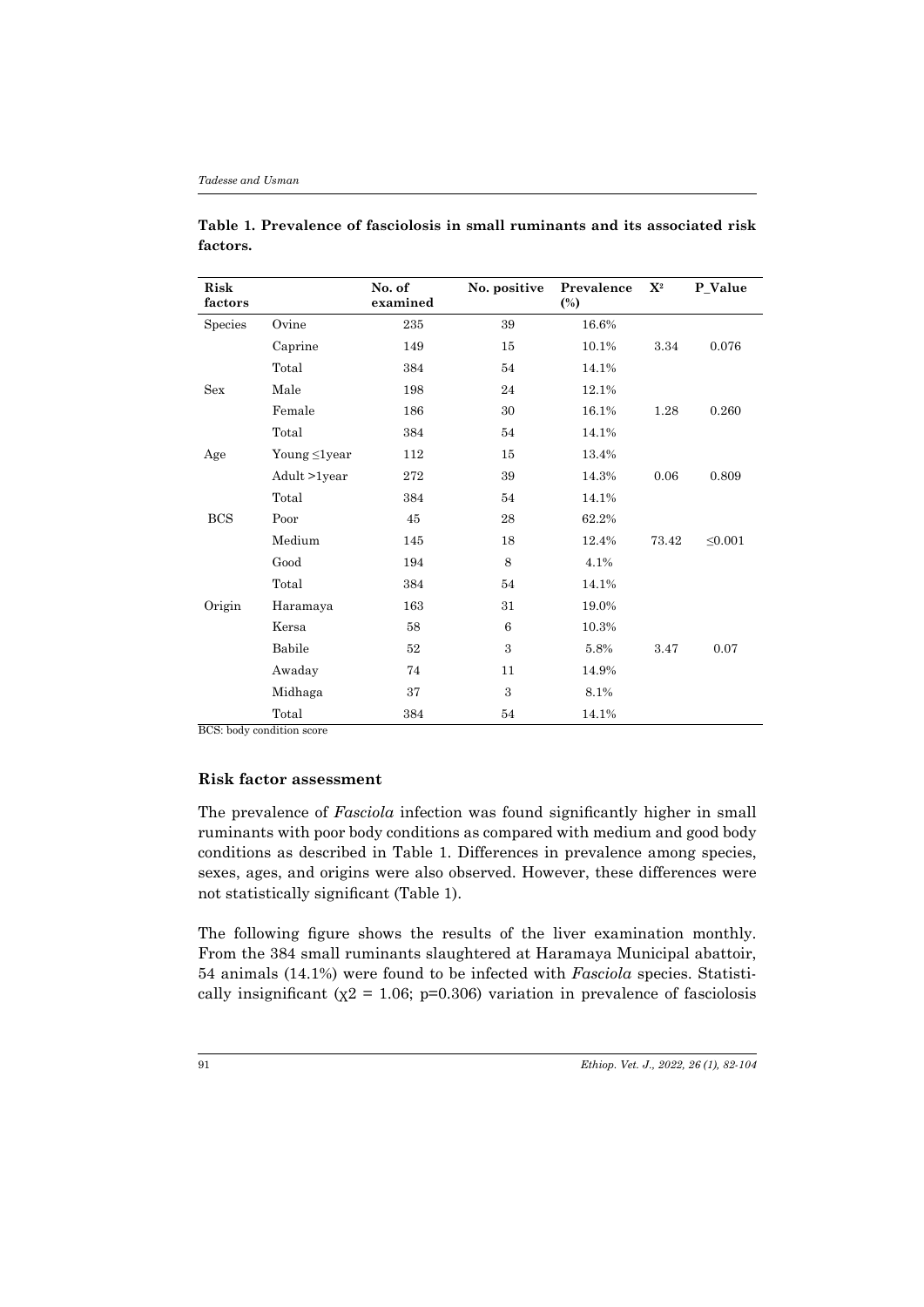among study months was found. The highest prevalence was seen in November (20.0%) while the lowest was in March (10.4%). The prevalence observed during December, January, February, and April were 18%, 12.6%, 11.1%, and 17.5%, in that order.

Concerning the intensity of pathological lesions produced in the liver by the *Fasciola* species, infection of mixed (*F. gigantica* and *F. hepatica)* resulted in the highest severity. The variation in the intensity of pathological lesions produced in the liver by the *Fasciola* species was statistically (p<0.05) significant (Table 2).

| Species of<br>Fasciola | The intensity of<br>pathological lesions | No. (%<br>Prevalence) | $\mathbf{X}^2$ | P-value      |
|------------------------|------------------------------------------|-----------------------|----------------|--------------|
| Fasciola               | Light                                    | 5(14.7)               |                |              |
| hepatica               | Moderate                                 | 12(35.3)              | 37.42          | 0.042        |
|                        | Severe                                   | 17(50.0)              | 57.62          | 0.035        |
|                        | Total                                    | 34(63.0)              |                |              |
| Fasciola<br>gigantica  | Light                                    | 1(9.1)                |                |              |
|                        | Moderate                                 | 4(36.4)               | 3.62%          | 0.67         |
|                        | Severe                                   | 6(54.5)               | 11.74%         | 0.52         |
|                        | Total                                    | 11(20.4)              |                |              |
| Mixed                  | Light                                    | 0(0)                  |                |              |
|                        | Moderate                                 | 1(12.5)               | 1.74           | 3.67         |
|                        | Severe                                   | 3(37.5)               | 263.29         | $\leq 0.001$ |
|                        | Total                                    | 4(50.0)               |                |              |
| Immature               | Light                                    | 3(67.7)               |                |              |
|                        | Moderate                                 | 0(.0)                 | 1.74           | $\leq 0.001$ |
|                        | Severe                                   | 2(33.3)               | 128.9          |              |
|                        | Total                                    | 2(33.3)               |                |              |

**Table 2. The intensity of pathological lesions produced in the liver by** *Fasciola* **species**

According to age and sex, the intensity of pathological lesions produced in the liver was higher in adults than in young (p>0.05) animals and the same holds in females than in males (Table 3). However, the difference in the prevalence of fasciolosis between both sex and age were not statistically significant (p>0.05). Based on the body condition of the animals, the intensity of pathological lesions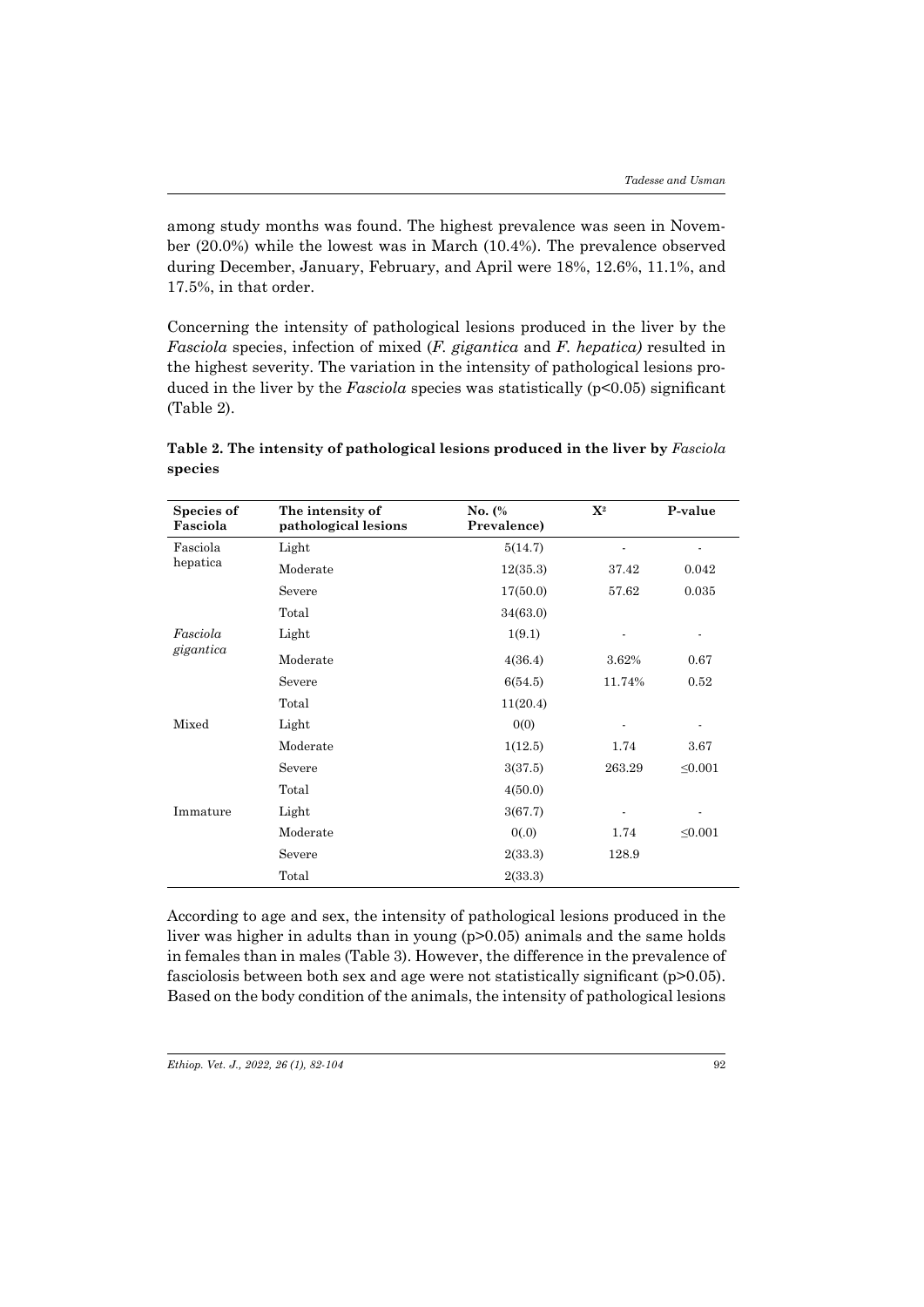produced in the liver was the highest in those animals with poor body conditions and lowest in good body conditions. The variation between the prevalence of body condition scores and the severity of pathological lesions produced in the liver was statistically significant (p<0.05).

| <b>Risk factors</b> | No.<br>examined | Light       | Moderate    | <b>Severe</b> | $\mathbf{X}^2$ | P-value |
|---------------------|-----------------|-------------|-------------|---------------|----------------|---------|
| Age                 |                 |             |             |               |                |         |
| Young≤1year         | 112             | 3(2.7%)     | 5(4.5%)     | $7(6.2\%)$    |                |         |
| Adult>1year         | 272             | 8 (2.9%)    | 12 (4.9%)   | $19(7.0\%)$   | 0.06           | 0.809   |
| Total               | 384             | $11(2.9\%)$ | $17(4.4\%)$ | 26(6.8%)      |                |         |
| Sex                 |                 |             |             |               |                |         |
| Male                | 119             | 5(2.5%)     | $8(4.0\%)$  | $11(5.6\%)$   |                |         |
| Female              | 186             | $6(3.2\%)$  | $9(4.8\%)$  | $15(8.1\%)$   | $1.2\,$        | 0.260   |
| Total               | 384             | $11(2.9\%)$ | $17(4.4\%)$ | 26(6.8%)      |                |         |
| Body condition      |                 |             |             |               |                |         |
| poor                | 45              | $2(4.4\%)$  | 17 (37.8%)  |               |                |         |
| Medium              | 145             | $5(3.4\%)$  | $8(5.5\%)$  | 73.42         | 0.000          |         |
| Good                | 194             | $4(2.1\%)$  | $1(.5\%)$   |               |                |         |
| Total               | 384             | $11(2.9\%)$ | 26(6.8%)    |               |                |         |

**Table 3. The intensity of pathological lesion based on host-related risk factors**

The sensitivity and specificity of the faecal examination technique

**Table 4. Sensitivity and specificity test for sedimentation technique**

| Faecal<br>examination | Post mortem<br>examination |          |       | kappa |
|-----------------------|----------------------------|----------|-------|-------|
|                       | $Fluke (+)$                | Fluke(.) | Total |       |
| Eggs present $(+)$    | 44                         | $\theta$ | 44    | 0.89  |
| Eggs absent $(\cdot)$ | 10                         | 330      | 340   |       |
| Sensitivity= 81.5%,   | Specificity=100%           |          |       |       |

The sensitivity and specificity of the direct sedimentation technique were calculated livers from the results in the above table which sets out the numbers of positive and negative tests in animals with and without flukes in their livers (Smith, 1995). Out of the 384 sheep and goats subjected to both fecal and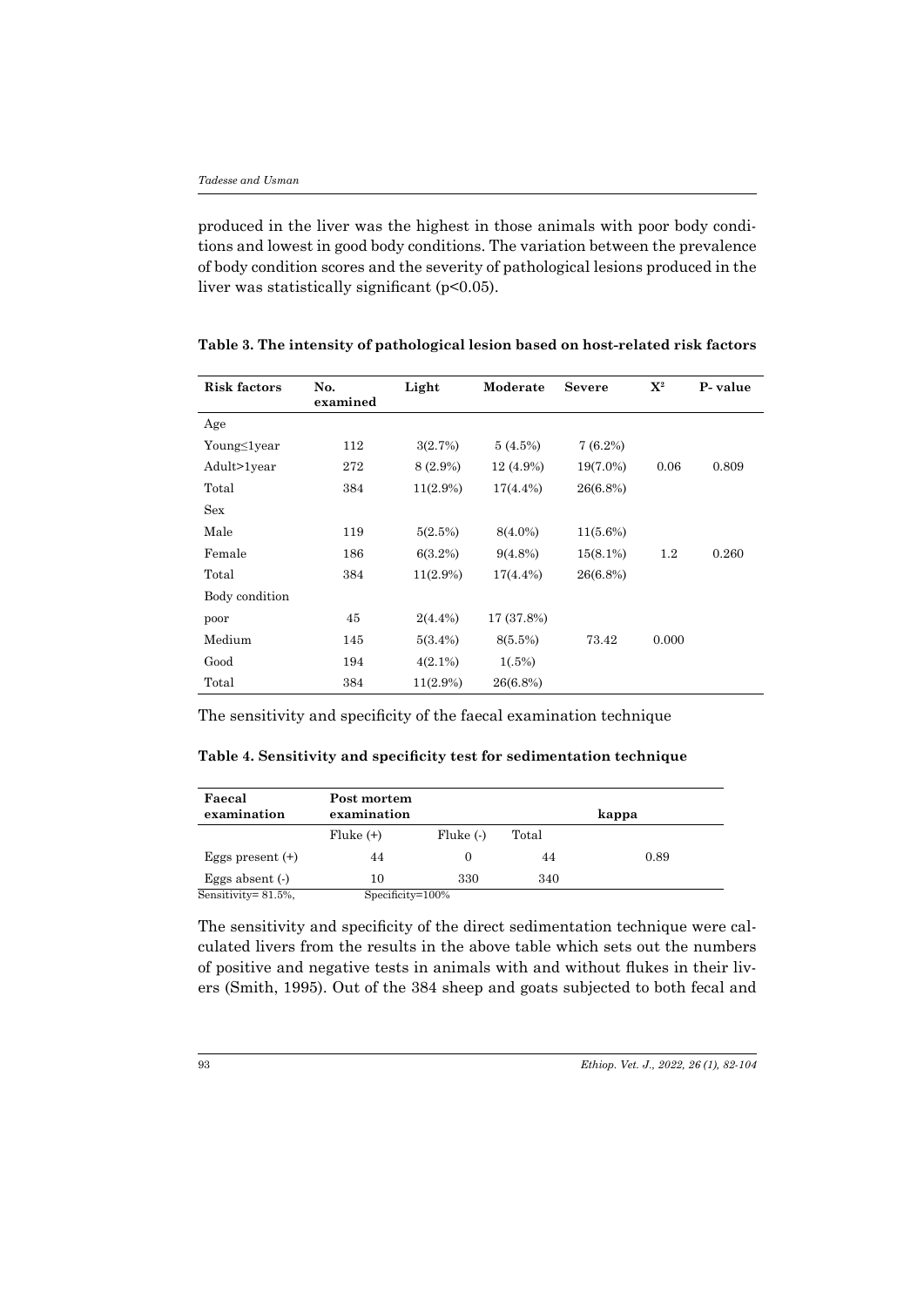liver examination, 54 had flukes in their livers but only 44 showed *Fasciola* eggs in their feces. Accordingly, the sensitivity of coprological examination by sedimentation method was 81.5% and specificity was 100% for the study period with an almost perfect agreement between the two methods (Kappa=0.89) (Table 4).

#### **Financial loss due to liver condemnation**

Based on the prevalence of fasciolosis determined by this study, the annual slaughter rate of Haramaya municipal abattoir, and the current market price of sheep and goat liver in Haramaya town, the direct financial loss due to liver condemnation was estimated. The direct financial losses were computed mathematically by adapting the formula of Ogurinade and Ogunrinade (1980) as follows:

EL= 7300 direct (4015 sheep and 3285 the goats)  $x45x14.1% = 46,318.5$  ETB (965 USD).

# **Discussion**

Fasciolosis is a widespread ruminant health problem and causes significant economic losses due to liver condemnation. The occurrence of small ruminant fasciolosis in many parts of Ethiopia, due to *F. hepatica* and *F. gigantica* has been reported as endemic and economically important (Tekelye *et al.,* 1992a, b; Sirajudin *et al.,* 2012; Dina and Henok, 2018; Tadesse *et al.,* 2019a, b).

The present study on the overall prevalence of fasciolosis was 14.1%and it was 16.6% (39/235) in sheep and 10.1% (15/149) in goats. This current overall prevalence of small ruminant fasciolosis was comparable with a more recent overall 14.6% prevalence report by Tadesse *et al*. (2019b) in three municipalities (Addis Ababa, Debre Berhan, and Bahrdar) and two export abattoirs (ELFORA and HELMIX) in Ethiopia. However, the overall prevalence of ovine fasciolosis report disclosed by the same authors (Tadesse *et al*., 2019b) was 23.8%. In Debre Berhan alone a similar but different study released by Tadesse *et al*. (2019a) also indicated significant higher overall coprologic, herd, and abattoir prevalence of 65.2%, 59.4%, and 84% in sheep, in that order. Tadesse *et al*. (2019b) and were also disclosed 24.5% and 21.42 % in ovine and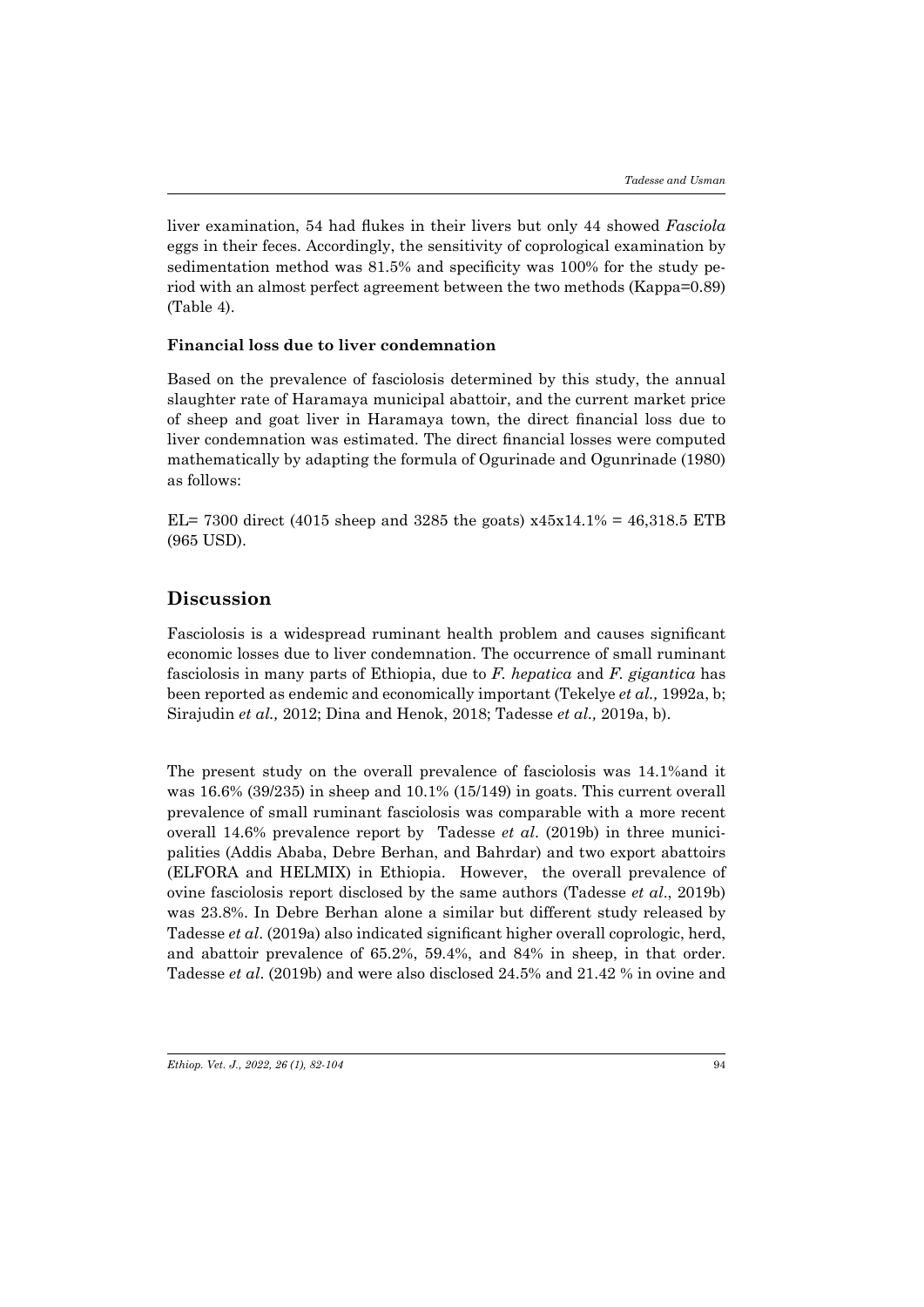12.6% and9.4% in caprine fasciolosis in ELFORA and HELIMIX export abattoirs, respectively.

The current overall prevalence of fasciolosis was lower than the previously disclosed overall 21.3% prevalence of fasciolosis at Hashim Nur's Ethiopian Livestock and Meat Export abattoir (HELMEX) by Melkam, (2008). Another report unveiled at HELMEX in 2012 by Abdulhakim and Addis, at Addis Ababa Abattoir Enterprise by Birhanu *et al.* (2015**)** at Dessie municipal abattoir by Berhe *et al*. (2017) indicated a higher overall prevalence of 17%, 19%, 18.8% of small ruminant fasciolosis, respectively.

However, the current overall prevalence of liver flukes in small ruminants was higher than the 3.2% report from Modjo Modern Export Abattoir, Ethiopia (Dawit and Adem, 2011), 10.5% report from Addis Ababa Abattoir Enterprise, Ethiopia (Yehualash *et al*., 2013), 8.2% reports from HELMEX (Mensur *et al.*, 2016). These differences in prevalence may be due to the presence of favorable environments for the existence, multiplication, and spread of intermediate host snails or the parasite, the season of the study, the difference in ecology of the study area, implementations of control strategies over the periods, sample size differences, the shift of most of the marshy or waterlogged areas for crop production, improvement in veterinary services, and the ability of the inspector to detect the infection may play a part. These could be the reason for the differences in the prevalence of fasciolosis from different parts of Ethiopia.

In this study, the prevalence of fasciolosis was higher in sheep (16.6%) as compared to that of goats (10.1%). The difference in infection by *Fasciola* was not statistically significant between sheep and goats although sheep were affected at higher than goats. Similar results were reported at Dessie Municipal Abattoir 19.8 % and 10% in sheep and goats, respectively by Berhe *et al*. (2017) and 12% in sheep and 7.5% in goats in Hawassa Zuria and Dale Districts, Sidama Zone, Southern Ethiopia by Rahmeto *et al.* (2014). Naturally, goats depend on browsing plants for their nutrition, and thus, they are less exposed to the infective larval stages of parasites including *Fasciola* spp. However, nowadays in most parts of Ethiopia goats had changed their feeding behavior from browsing to grazing on the same pasture along with sheep because of the shortage of browsing plants associated with bush clearing for expansion of crop agriculture and human settlement. This had resulted in equal exposure of goats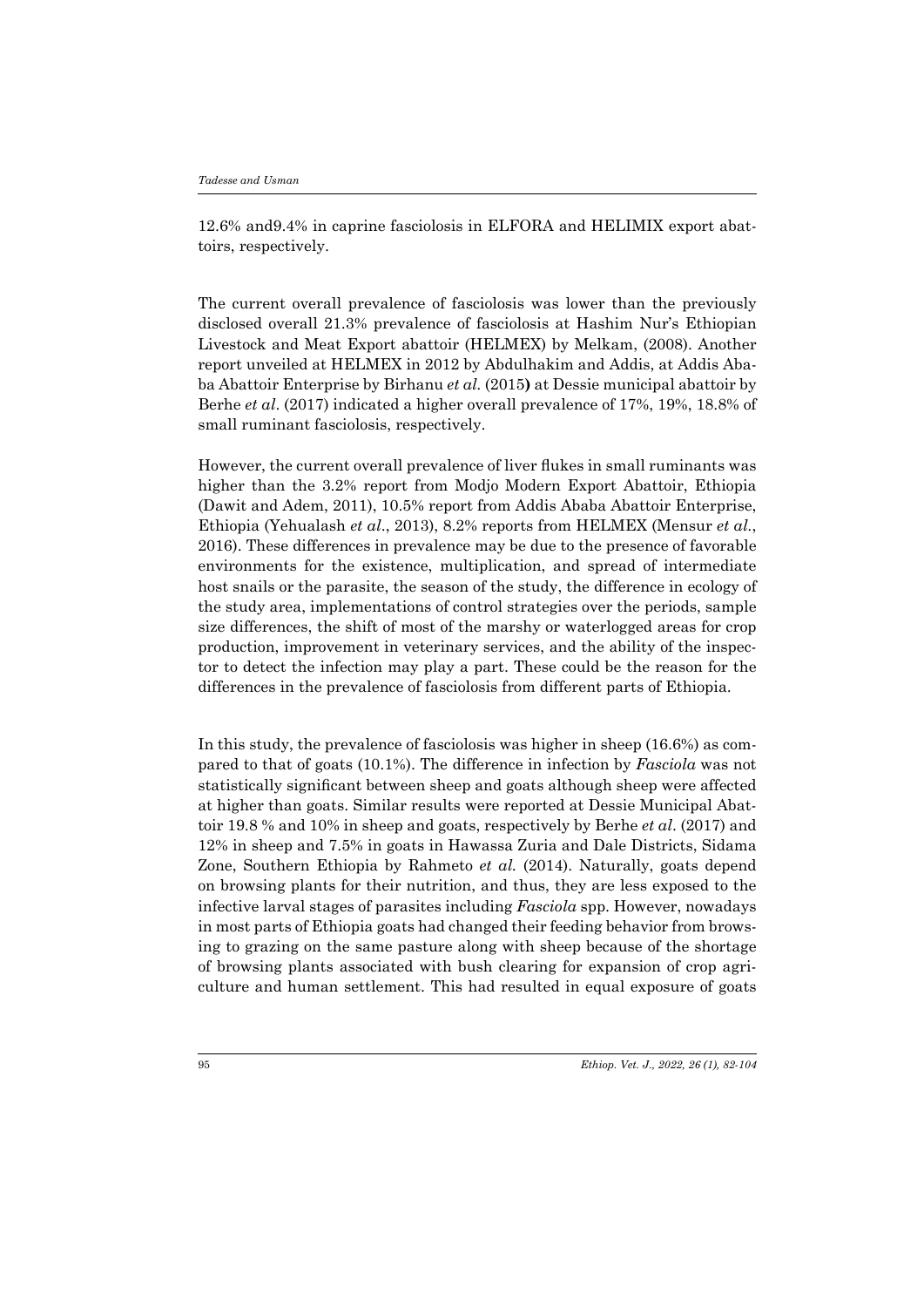to infective larval stages of *Fasciola* species to a similar level of infection as in sheep (Marquard *et al.*, 2000).

This result did not agree with previous results reported, 5.6% in sheep and 0.8% in goats at Modjo Modern Export Abattoir, Ethiopia (Dawit and Adem, 2011), 25.9% in sheep, and 10.6% in goats at Addis Ababa Abattoir Enterprise, Ethiopia (Birhanu *et al.,* 2015) and 11.9% in sheep and 4.2% in goats at HELMEX (Mensur *et al.,* 2016) they reported that statistically significant difference in the prevalence of fasciolosis between sheep and goats being high in sheep. This might be due to the area where the animals come.

The prevalence of fasciolosis in the current study is 12.1% in males' and 16.1% in females. However, there is no statistically significant difference in the prevalence of fasciolosis between the two sex groups. In contrary to the present findings, Tadesse *et al*. (2019a) revealed a significant difference in the overall prevalence of ovine fasciolosis in male (55.1%) and female (71.9%) animals slaughtered at Debre Berhan abattoir. Similarly, Jarso *et al.* (2016) reported a statistically significant difference in the prevalence of fasciolosis between the females (73.05%) and males (26.95%) in Debra Berhan.

However, this result was in agreement with previous results reported in the North Gondar zone*,* 7.07% in females and 6.97% in males (Dagnachew *et al.,*  2011), 10.1% in males, and 14.5% in females at Bahir Dar town (Amsalu, 2017) and 11.3% females and 8.0% in males in Hawassa Zuria and Dale Districts, Sidama Zone, Southern Ethiopia (Rahmeto *et al.,* 2014). This might be because both sexes were grazing in similar pastureland having equal access for the infection or similar management was given regardless of the sex of small ruminants.

In the present study, age had no significant effect on the prevalence (13.4% in young and 14.3% in adults) of small ruminant fasciolosis. This might be because in the present time adults were not separated from their young as in previous times for grazing because of lack of grazing lands. Due to these reasons, most young and adults small ruminants were tethered at homesteads, which might have reduced the chance of adults to exposure to *Fasciola* infective stages (encysted metacercariae). This means both ages have an equal chance of exposure to *Fasciola* infection or due to appropriate management and improvement in veterinary service. This result was in agreement with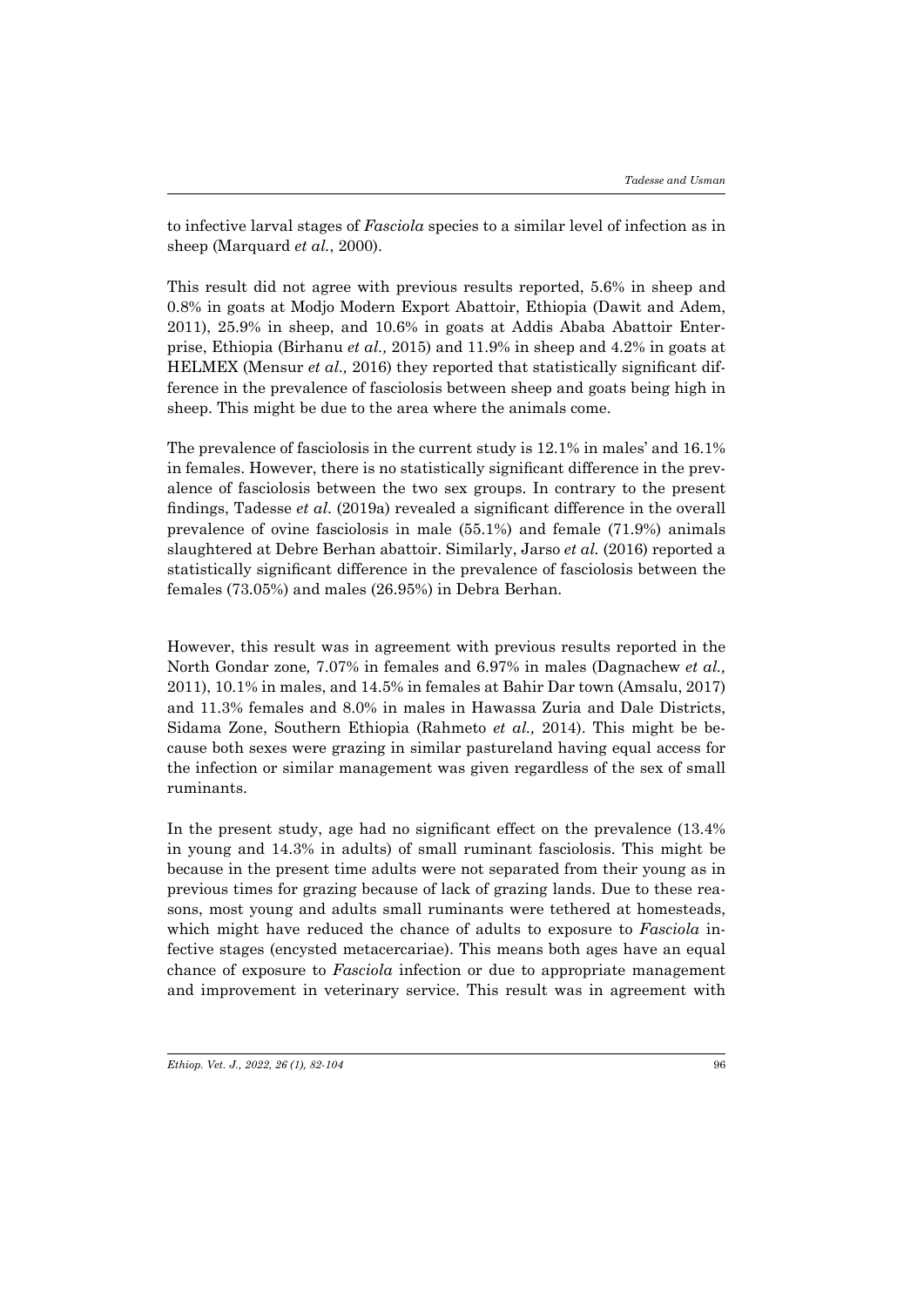previous results on the reported prevalence of 55.6% in young sheep and 72.3% in adults (Tadesse *et al*. 2019a). Similarly, lower 14.4% prevalence in young and 21% in adults was reported by Birhanu *et al.* (2015), 67.7% and 32.21% in adults and young respectively by Jarso *et al*. (2016), 44.67% in adults and 39.29% young by Ibrahim *et al*. (2017) and 32.43% in young and 34.75% in adults by Chekol and Girma (2018).

The results of this study indicated that the infection in poor body conditioned (62.2%) animals was significantly higher than that of the medium (12.4%) and good body conditioned (4.1%) animals. The result was in agreement with the findings of several authors elsewhere (Tadesse *et al*.*,* 2019a; Molalegn *et al*., 2010; Yemisrach and Mekonnen, 2011; Mulatu and Addis, 2011; Desta *et al*. 2013; Mathewos *et al.,* 2014; Birhanu *et al.,* 2015). This might be because *Fasciola* worms are known to suck blood and tissue fluid and even damage the parenchyma of the liver due to the migrating immature worms or due to increased susceptibility of animals with poor body conditions to fasciolosis and other infections than animals with medium and good body condition (Marquard *et al.,* 2000; Taylor *et al.,* 2007). Although poor body condition can happen due to several reasons, such as nutritional deficiency, many other diseases, and helminth infections; the chronic wasting of infected animals caused by fasciola infection is undoubtedly well documented (Taylor *et al.,* 2007).

The monthly prevalence of fasciolosis recorded was 20%, 18%, 12.6%, 11.1%, 10.4%, and 17.5% in November, December, January, February, March, and April respectively. The difference in monthly prevalence was not statistically significant. This might be due to fact that the study was carried out in the dry season when most of the snail habitats were dried up, change in the feeding system of the animals, the shift of most of the marshy or waterlogged areas for crop production and improvement in veterinary services. This result was not in agreement with another previous result reported in the district of south Gonder administrative zone bordering Lake Tana (Mulualem, 1998) and in and Around Debre Berhan (Jarso *et al.*, 2016).

Based on origin, there was no significant difference among animals from different origins. This was in agreement with the report of Ahmed *et al.* (2007) in the Middle Awash River Basin, Ethiopia, Mohammed (2010) in and around Kombolcha, Alula *et al.* (2012) in Nekemte Municipal abattoir and Birhanu *et al.* (2015**)** at Addis Ababa Abattoir Enterprise. This could be due to the conversion of most marshy or waterlogged areas to crop production, the drying up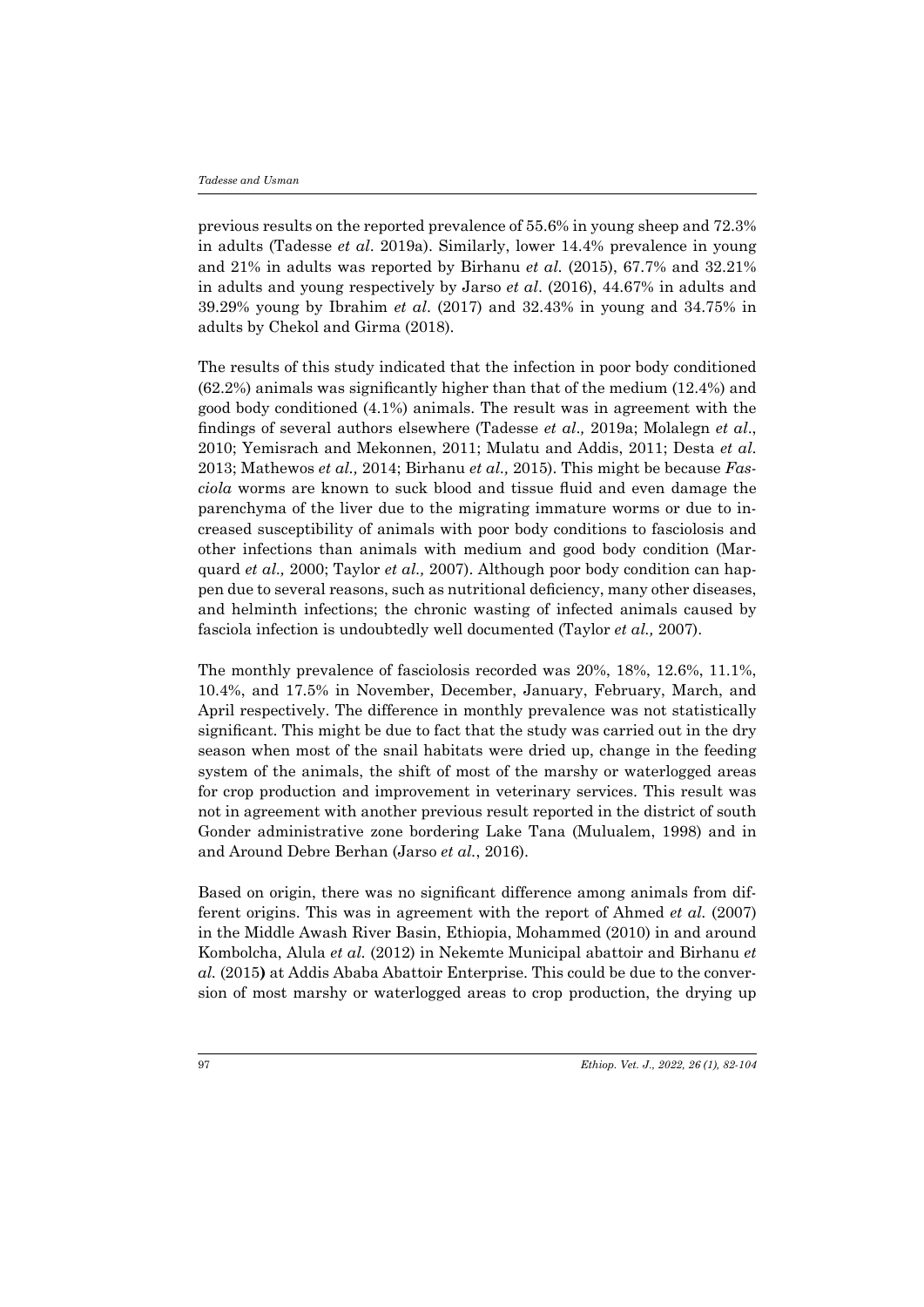of natural lakes (e.g. Haramaya lake), improvements in veterinary service, animal feeding systems (e.g. in Hararrghe, most animals were tethered at homesteads), which may have reduced the risk of exposure to *Fasciola* infective stage (encysted metacercariae) due to a lack of grazing land, and the lack of significant altitudinal variation between the districts or animals brought nearly from the same agroecological zone.

*F. hepatica* was identified as the most predominant species infecting small ruminants in the study area. This might be associated with the agroecology of animal origin which is favorable for the intermediate host, snail. For instance, Haramaya town and surrounding areas have altitudes ranging from 1600-2100 meters above sea level, which is favorable for *L. truncatula,* the main intermediate host for *F. hepatica*. In Ethiopia, *F. hepatica* is a widely spread species in an area with an altitude above 1200-2000 meter above sea level whereas *F. gigantica* appears to be the most common species in an altitude below 1200 meter above sea level which maintain *L*. *natalensis*, an intermediate host for *F. gigantica* and both species as co-existing in an area with altitude ranging between 1200 to 1800 meter above sea levels (Jobre and Malone, 2011). This finding is in agreement with the reports of Tadesse *et al*. (2019a, b), Mensur *et al.* (2016), and Berhe *et al.* (2017).

Although *F. hepatica* was the predominant species infecting small ruminants in the study area, mixed and *F. gigantica* had a higher prevalence of severity of small ruminant livers in the study area. The difference between the prevalence of severity of *Fasciola* species to small ruminant livers was statistically significant (p<0.05). This is due to the fact that *F. gigantica* to be less infective but more pathogenic than *F. hepatica* (Massoud and Vedadi, 1983). This was in agreement with the previous result reported by Amsalu (2017).

In the current study, the sensitivity of coprological examination of feces by sedimentation technique was determined using postmortem examination (liver examination) as the golden standard. The sensitivity of the sedimentation technique was found to be 81.5% concerning the results of the liver examination and almost perfect agreement (kappa = 0.89) was observed between the two tests. However, this test suggests that about 18.5% of infected animals may pass undetected with the examination of feces by sedimentation technique. The decrease in sensitivity sedimentation method might be attributed partly to the fact that *Fasciola* eggs only appear in feces 8-15 weeks post-infection (Happich and Boray, 2008). Furthermore, detection of *Fasciola* eggs is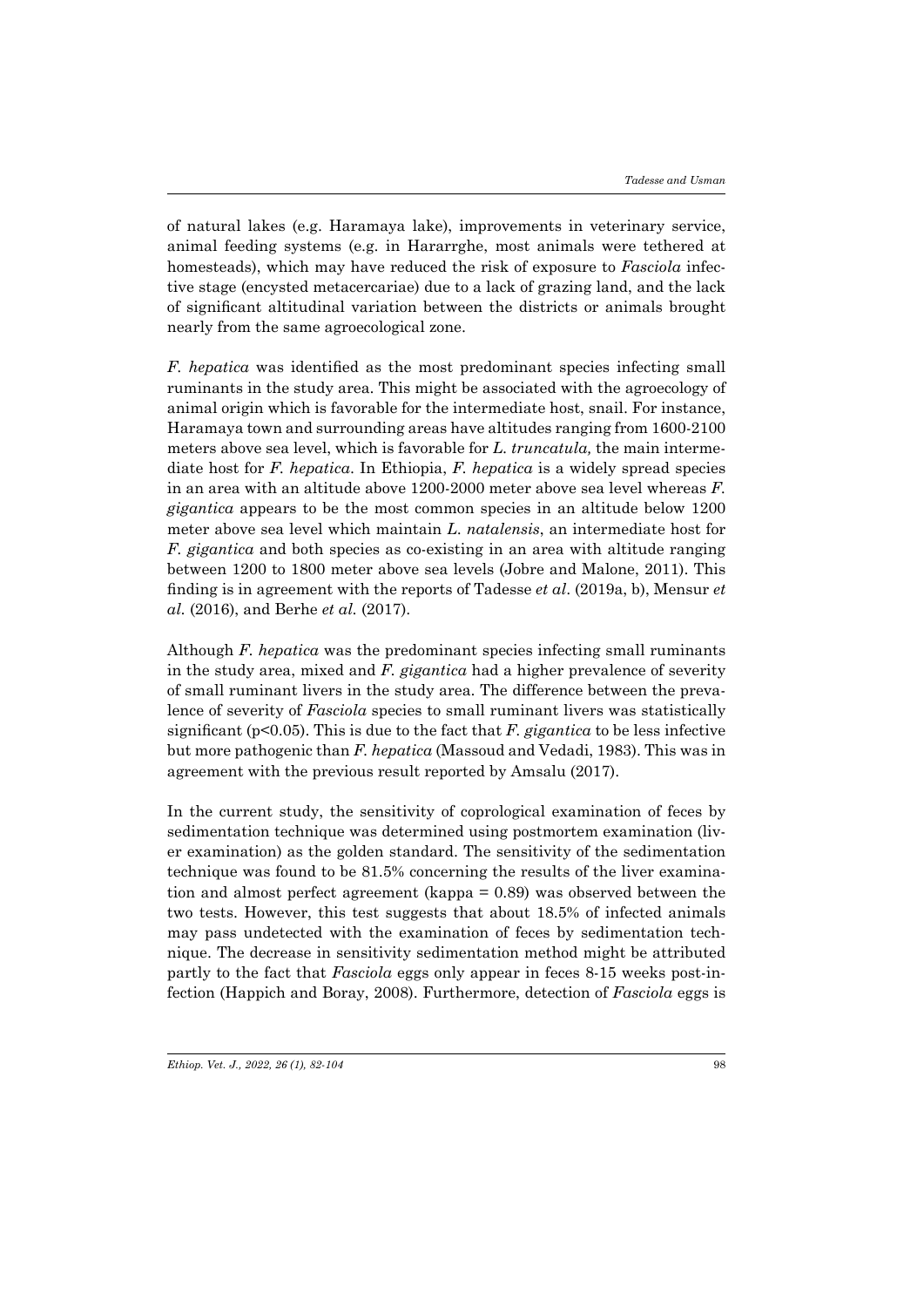not reliable during the prepatent period as eggs are expelled intermittently depending on the evacuation of the gall bladder (Briskey, 1998). In another report that was a similar study with the current, but lower sensitivity than the present study finding reported 75% at Dessie municipal abattoir (Berhe *et al.*, 2017), 68% at Addis Ababa Abattoir Enterprise, Ethiopia (Birhanu *et al.*, 2015), and 67.13% at Hawassa Municipal abattoir, southern Ethiopia (Rahmeto *et al.,* 2010).

The economic importance of ovine and caprine fasciolosis has been the concern of several workers in Ethiopia. Fasciolosis had resulted in economic loss due to decline in production and reproduction, death, loss of carcass weight, predisposition to other diseases, condemnation of liver, and treatment cost. In the present study, the direct economic loss due to rejection of liver was estimated to be 46,318.5 Ethiopian birr per annum/965USD from the local market. The economic loss in the abattoir was relatively low when compared with the findings of the previous workers. Tadesse *et al*. (2019b) disclosed losses of 86,930 ETB (1749 USD), 428,248 ETB (8922 USD), 294, 000 ETB (6125 USD), 257, 040 ETB (5355 USD) per annum at Debre Berhan, Addis Ababa, ELFORA, and HELIMIX abattoir due to ovine fasciolosis alone, respectively. The same authors have also revealed losses of 104, 400 ETB (2175 USD), 151, 200 ETB (3150 USD) and112, 800 ETB (2350 USD) per annum due to caprine fasciolosis at Addis Ababa, ELFORA, and HELIMIX abattoirs, in that order. Berbersa *et al.* (2016) reported a financial loss of about 110,361 Ethiopian birrs (2299 USD) per annum on small ruminants slaughtered at Luna export abattoir during the active abattoir survey. The difference in the financial loss estimated in various abattoirs may be due to the variation in the prevalence of the disease and the mean annual number of animals slaughtered in the different abattoirs.

### **Conclusions**

This study has revealed the overall prevalence of fasciolosis in sheep and goats at Haramaya municipal abattoir to be about 14.1%. The prevalence of fasciolosis by sedimentation was 13.6% in sheep and 8.1% in goats while 16.6% in sheep and 10.1% in goats based on post mortem examination. This indicated that some of the animals were negative for coprological examination by simple sedimentation technique even though they were found positive by postmortem examination of the livers. Therefore, the coprological examination had some degree of perfection (81.5% sensitivity and 100% specificity almost perfect agreement, k = 0.89) in detecting the presence of *Fasciola* infection when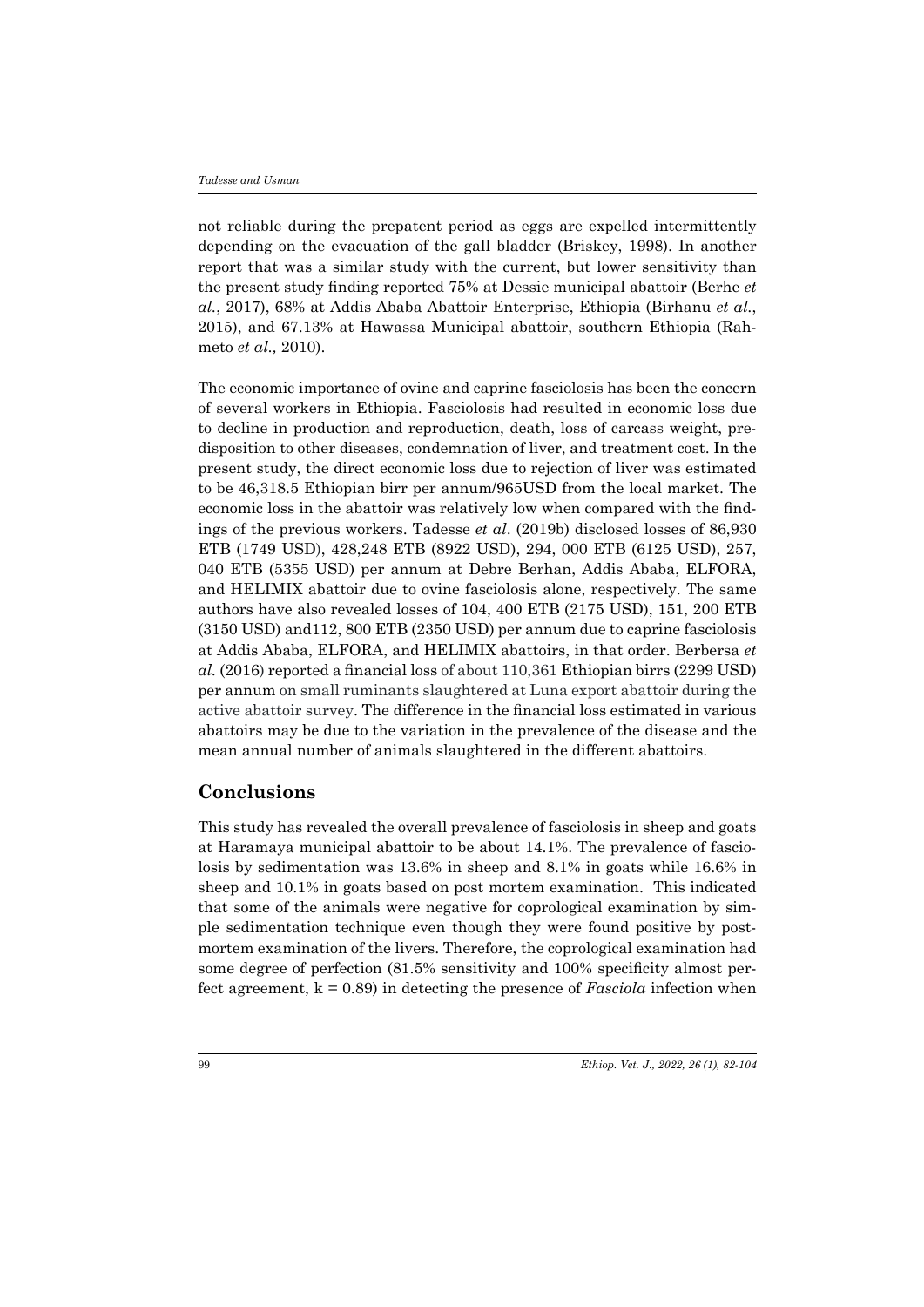compared with post mortem examination. Age, sex, species, origin, and months did not show a significant difference in the prevalence of small ruminant fasciolosis, while sheep and goats with poor body conditions were significantly affected by fasciolosis. Between the two species of Fasciola, *F. hepatica* was the predominant in the study area. Concerning the intensity of pathological lesions, mixed *(F. gigantica and F. hepatica)* were found to be more paramount. The financial loss incurred due to liver condemnation was very high. Therefore, these factors should be taken into account whenever a control intervention is launched in the area.

### **References**

- Abdulhakim, Y. and Addis M., 2012. An abattoir study on the prevalence of fasciolosis in cattle, sheep, and goats in Debre Zeit town, Ethiopia. *Glob*. *Vet*., 8, 308-314.
- Ahmed, E.F., Markvichitr, K., Tumwasorn, S., Koonawootrittriron, S., Choothesa, A., and Jittapalapong, S., 2007. Prevalence of *Fasciola* species infections of sheep in the middle Awash river basin, Ethiopia. *Southeast Asian J*. *Trop*. *Med*. *Public Health*, 38(1), 51-57.
- Alemu, Y., and Merkel., R.C., 2009. Sheep and goat production handbook for Ethiopia. Ethiopian Sheep and Goat Productivity Improvement Program (ESGPIP). Pp 349.
- Alula, P., Addisu, K. and Amanuel, W., 2012. Prevalence and economic significance of bovine fasciolosis in Nekemte Municipal abattoir. *J*. *Vet*. *Med*. *Anim*. *Health*, 5(8), 202-205.
- Amsalu, T., 2017. Prevalence of ovine fasciolosis and loss due to liver condemnation at Bahir Dar town, Ethiopia. *Adv*. *Biol*. *Res*., 11(5), 286-294.
- Berbersa, S.M., Mengistu, T.S. and Woldemariyam, F.T., 2016. Major causes of organ condemnation and associated financial loss in cattle slaughtered at Hawassa Municipal abattoir, Ethiopia. *J*. *Vet*. *Med*. *Anim*. *Health*., 8, 150-156.
- Berhe, N., Tefera, Y., Tintagu, T. and Muleta, M., 2017. Small ruminant fasciolosis and its direct financial loss in Dessie municipal abattoir northeastern Ethiopia. *J*. *Vet*. *Sci*. *Tech*.*,* 8, 490. doi:10.4172/2157-7579.1000490.
- Biffa, D., Yilma, J. and Chakka, H., 2006. Ovine helminthosis, a major health constraint to the productivity of sheep in Ethiopia. *Anim. Health Res. Rev.,* 7(1-2), 107-118.
- Birhanu, A., Tesfaye, R. and Derso, S.*,* 2015. Prevalence and associated risk factors of *Fasciola* infection in small ruminants slaughtered at Addis Ababa Abattoir Enterprise, Ethiopia. *Afr*. *J*. *Basic*. *App*. *Sic*.*,* 7 (4), 181-186.

*Ethiop. Vet. J., 2022, 26 (1), 82-104*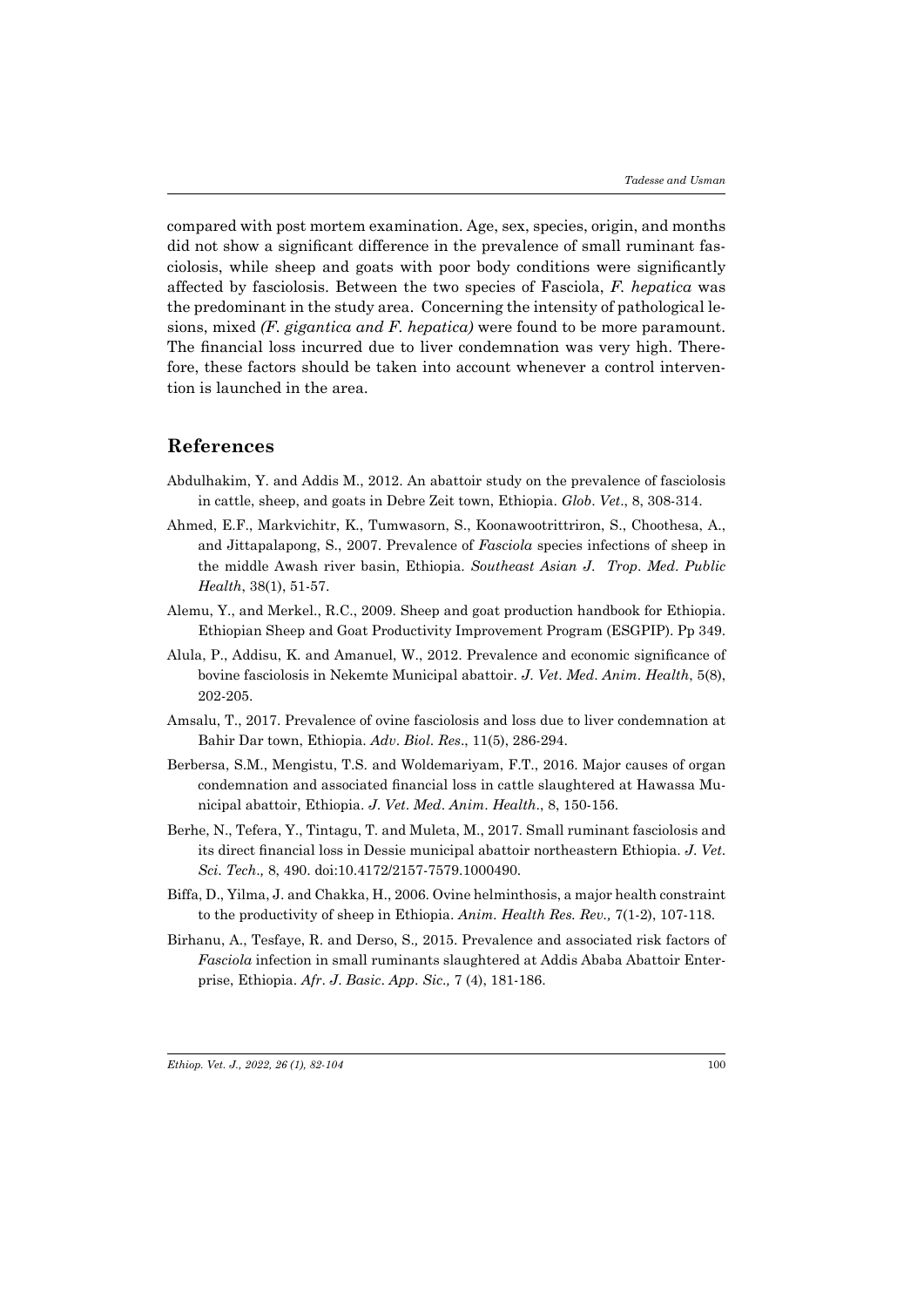- Briskey, D.W., 1998. Diagnosis of liver fluke infections in small ruminant, a diagnostic review. *Vet*. *Bull*., pp: 1-4.
- Chekol, B. and Girma, Y., 2018. Study on the prevalence of ovine fasciolosis in Wadla Woreda, North Wollo, Ethiopia. *Vet*. *Sci*. *Res*., 3(1), 000151.
- Chick, B.F., Coverdale, O.R., Jackson, A.R.B., 2008. Production effects of liver fluke (*Fasciola hepatica*) infection in beef cattle. *Aust. Vet. J*., 56 (12), 588 - 592.
- CSA, 2021. Central Statistical Authority Federal Democratic Republic of Ethiopia Agricultural Sample Enumeration Abstract.
- Dagnachew, S., Mamute, A.A., Temesgen, W., 2011. Epidemiology of gastrointestinal helminthiasis of small ruminants in selected sites of North Gondar zone, Northwest Ethiopia. *Ethiop. Vet*. *J.*, 15, 57-68.
- Dawit, K. and Adem, H. 2011. Abattoir survey on the prevalence and monitory loss associated with fasciolosis in Sheep and Goats*. Int*. *J*. *Livest*. *Prod*.*,* 2, 138-141*.*
- Desta, M., Zeleke, G. and Menkir, S., 2013*.* Prevalence of ovine fasciolosis and its economic significance in Basona worana district, central Ethiopia. *Sci. J. Zool*., 2(8), 81-94.
- Dina, J. and Henok., A., 2018. Prevalence of *Fasciola* infection in small ruminant in and around Hirna. *Austin J. Vet. Sci. Anim. Husb.,* 5(3), 1047.
- FAO, 1994. The disease of domestic animals caused by flukes. FAO/UN, Vialedelle Terme Di caracalla, Rome, Italy, 49 pp.
- Graber, M. and Daynes, P., 1974. Mollusques vecteurs de trématodos es humaineset animales en Ethiopie. *Rev*. *Vet. Med.,* 27 (3), 307-322.
- HADB (Haramaya Woreda Agricultural Development Bureau)*,* 2010. Haramaya.
- Hansen, J. and Perr, B., 1994. The Epidemiology, Diagnosis, and Control of Helminth Parasites of Ruminants.A handbook. 2nd Ed. ILRAD (International Laboratory for Research on Animal Diseases), Nairobi, Kenya. pp: 171.
- Happich, F.A. and. Boray, J.C., 2008. Comparative studies on quantitative faecal examinations for chronic *Fasciola hepatica* infection in sheep. *Aust*. *Vet*. *J*., 45, 1-3.
- Ibrahim, A., Nolkes, D., Gezahegn, E. and Taye, M., 2017. Prevalence of ovine fasciolosis in Jimma and selected rural kebeles near Jimma, Southwest Ethiopia. *J*. *Vet*. *Sci*. *Tech*.*,* 8, 4-24.
- Jarso, D., Alemayehu, F., Teka, G. and Tesfaye, A., 2016. Study on prevalence of ovine fasciolosis in and around Debre Berhan sheep breeding and forage multiplication center. *J*. *Vet*. *Sci*. *Res*., 1(3), 000116.
- Jobre Y. and Malones, J.B.*,* 1998. A geographical information system forces model for strategic control of fasciolosis in Ethiopia. *Vet. Parasitol*., 78 (2),103-127.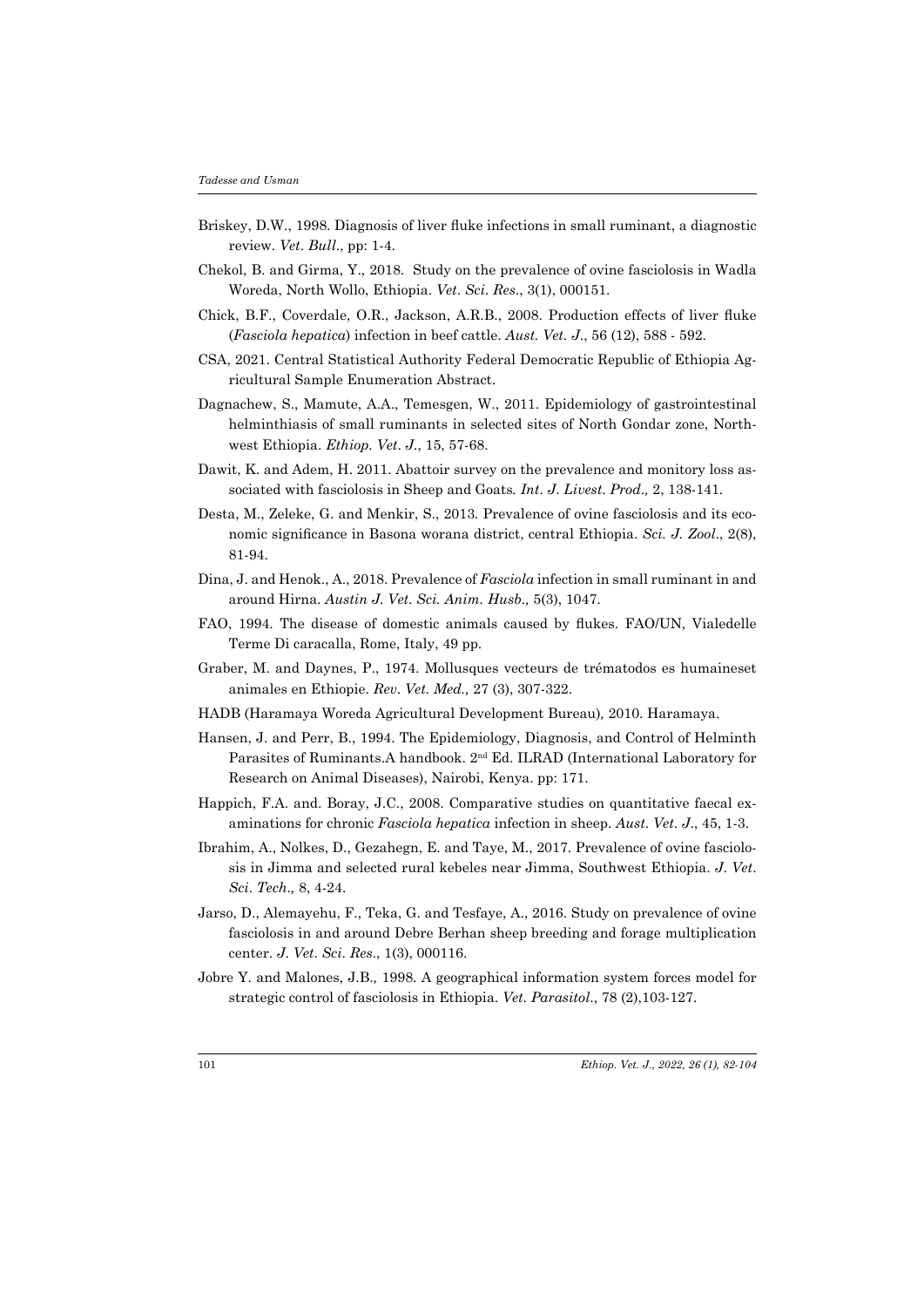- Jobre, Y.M. and Ali. M., 2000. Dry season bovine fasciolosis in the northwestern part of Ethiopia. *Rev*. *Vet. Med.,* 151(6), 493-500.
- Mas-Coma, S., Bargues, M.D. and Valero, M. other A., 2005. Fasciolosis and other plant-born trematode zoonoses. *Int*. *J*. *Parasitol*., 35 (11), 1255–1278.
- Marquard, W.C., Demaree, R.S. and Grieve, R.B., 2000. Parasitology and Vector Biology*.*2nd ed. Academic Press, London, pp: 702.
- Massoud, J. and Vedadi, L., 1983. Histopathology of liver in cattle spontaneously infected with *F.hepatica* and *F.gigantica* in Iran. *Iran. J. Public. Health*, 11, 1-2.
- Mathewos, T., Tadesse, D. and Zawdneh, T., 2014. Prevalence and associated risk factors for ovine fasciolosis in selected sub-districts of Alamata district, Ethiopia. *Glob*. *Vet*., 13(5), 738-744.
- Melkam, A., 2008. Prevalence of *Fasciola* species in slaughtered sheep and goats at HELMEX abattoir, Debre Zeit, central Ethiopia. DVM Thesis, Faculty of Veterinary Medicine, Addis Ababa University, Debre Zeit, Ethiopia, Pp8-21.
- Mensur S., Ansuar, I., Tesfaye, A., Abdulkaf, K. and Ahmed, Y., 2016. Small ruminant fasciolosis and its economic impact in an export abattoir of Ethiopia. *J*. *Livest*. *Res*. *Rur*. *Dev*.*,* 28(9), 1-8.
- MoARD, 2008. Sheep and goat production handbook for Ethiopia. Ethiopian sheep and goat Production improvement program. Addis Ababa, Ethiopia. Pp 3.
- Mohammed, S., 2010. Prevalence and economic importance of ovine fascioliasis in and around Kombolcha, DVM thesis, Gondar University, Gondar, Ethiopia.
- Molalegn, B., Nurgadis, I. and Nahil, A., 2010. Study on the prevalence of ovine fasciolosis in and around Dawa-Cheffa, Kemissie, Ethiopia. *Afr. J. Agric. Res*.*,* 5, 2981- 2985.
- Mulatu, H. and Addis, M., 2011. Study on prevalence and risk factors of fasciolosis in small ruminants in and around Hirna town, Ethiopia. *Glob*. *Vet*., 7(5), 497-501.
- Mulualem, E. 1998. Epidemiology of bovine fasciolosis in woredas of south Gonder administrative zone bordering Lake Tana, Ethiopia. *Vet*. *Asso*c. *J*., 2(1), 1-13.
- Mume, J.A., Kitila, D.B. and Aga, T.S., 2017. Major abnormalities and their economic and public health significance in ruminants slaughtered at Haramaya and Aweday municipal abattoirs, eastern Hararrghe, Ethiopia. *J*. *Vet*. *Sci*. *Tech*., 8, 464. doi: 10.4262/2157-7579.1000464
- Nebyou, M., Debela, A., Solomon, K., Tesema, T., and Fanta, D., 2014. Major causes of organs and carcass condemnation in cattle slaughtered at Nekemte municipality abattoir, East Wollega, Ethiopia. *Glob*. *Vet*.*,* 13, 278-284.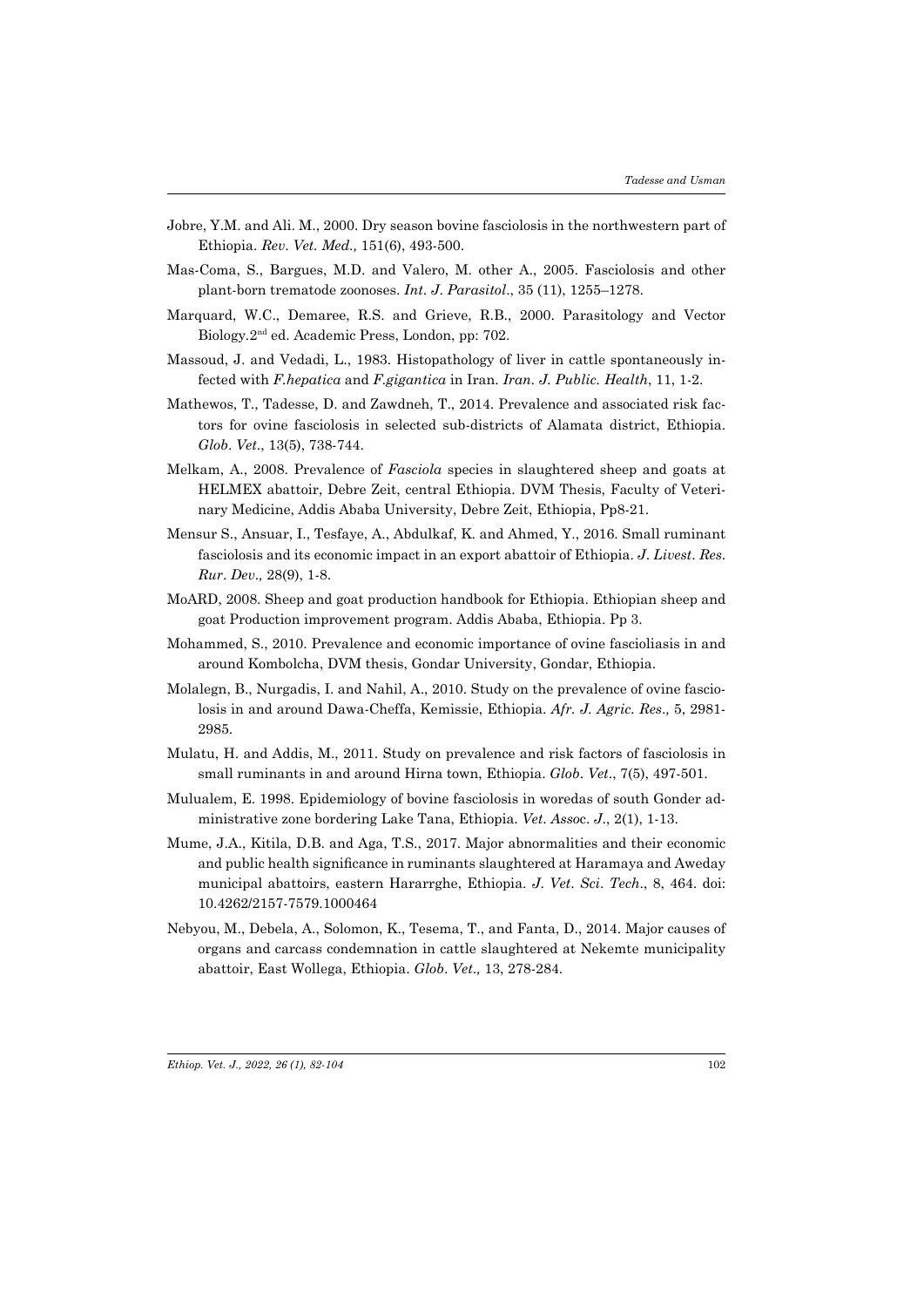- Njau, B.C. and Scholtens, R.G., 1991. The role of traditionally harvested hay in the transmission of ovine fasciolosis in the Ethiopian highlands. *Vet Res. Commun*.*,* 15(5), 369-372.
- Nwosu, CO., Madu, P.P. and Richards, W.S., 2007. Prevalence and seasonal changes in the population of gastrointestinal nematodes of small ruminants in the semi-arid zone of northeastern Nigeria. *Vet. Parasitol.*, 144,118–124.
- Ogurinade, A. and Adegoke, G.O., 1982. Bovine fascioliasis in Nigeria. Inter current parasitic and bacterial infection. *Trop*. *Anim*. *Health*. *Prod*., 14, 121-125*.*
- Ogurinade, A. and Ogunrinade, B.I., 1980. Economic importance of bovine fasciolosis in Nigeria. *Trop. Anim. Health Prod.*, 12,155-160.
- Okewol, E.A., Ogundipe, G.A.T., Adejinmi, J.O. and Olaniyan, A.O., 2000. Clinical evaluation of three chemoprophylactic regimes against bovine helminthosis in a *Fasciola* endemic farm in Ibadan, Nigeria, and Israel. *J*. *Vet*. *Med*.*,* 56(1), 15-28.
- Perry, B.D., Randolph, T.F., McDermott, J.J., Sones, K.R., and Thornton, P.K., 2002. Investing in animal health research to alleviate poverty. International Livestock Research Institute (ILRI), Nairobi, Kenya, p. 148.
- Rahmeto, A., Fufa, A., Mulugeta, B., Solomon, M., Bekele, M. and Alemayehu, R., 2010. Fasciolosis: Prevalence, financial losses due to liver condemnation, and evaluation of a simple sedimentation diagnostic technique in cattle slaughtered at Hawassa municipal abattoir, Southern Ethiopia. *Ethiop*. *Vet*. *J*., 14(1), 39-51.
- Rahmeto, A., Solomon, M. and Eyob, M., 2014. Epidemiological survey on small ruminant fasciolosis in Hawassa zuria and Dale districts, Sidama Zone, Southern Ethiopia. *Afr. J. Basic App*. *Sci*.**,** 6(2), 43-49.
- Sirajudin, K., Benti, D. and Worku, T., 2012. Small ruminant fasciolosis in Jimma area of southwestern Ethiopia, its epidemiology and minimum monetary loss. *Glob*. *Vet*., 9(5), 635-641.
- Smith, R. D., 1995.Veterinary Clinical Pathology- A Problem-Oriented Approach, 2nd ed. CRC Press, Boca Raton, FL, Pp.31-52.
- Soulsby, E.J.L., 1982. Helminthes, Arthropods, and Protozoa of Domesticated Animals, 7th ed. BallirereTindall, UK, Pp. 40-52.
- Spithill, T.W., Piedrafita, D., Smooker, P. M., 1997. Immunological approaches for the control of fasciolosis. *Int. J. Parasitol.,* 27, 1221-1235.
- Steele, M., 1996. Goats. In: the tropical agriculturalist, London and basing stock, macluan education LTD, acct, Pp. 79-83.